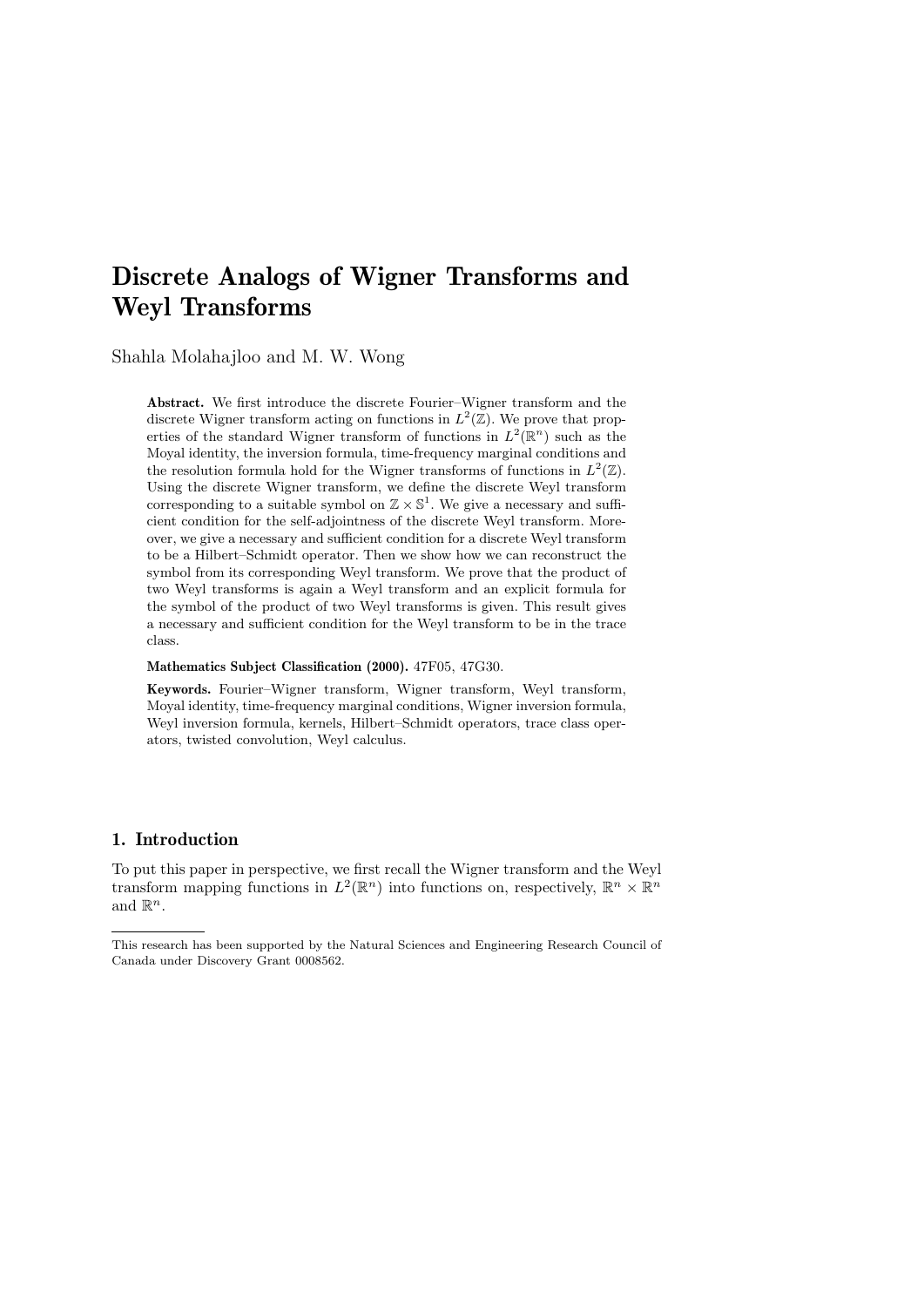Let  $\sigma \in L^2(\mathbb{R}^n \times \mathbb{R}^n)$ . Then the Weyl transform  $W_{\sigma}: L^2(\mathbb{R}^n) \to L^2(\mathbb{R}^n)$ corresponding to the symbol  $\sigma$  is defined by

$$
(W_{\sigma}f, g)_{L^2(\mathbb{R}^n)} = (2\pi)^{-n/2} \int_{\mathbb{R}^n} \int_{\mathbb{R}^n} \sigma(x, \xi) W(f, g)(x, \xi) dx d\xi
$$

for all f and g in  $L^2(\mathbb{R}^n)$ , where  $W(f,g)$  is the Wigner transform of f and g defined by

$$
W(f,g)(x,\xi) = (2\pi)^{-n/2} \int_{\mathbb{R}^n} e^{-i\xi \cdot p} f\left(x + \frac{p}{2}\right) \overline{g\left(x - \frac{p}{2}\right)} dp, \quad x, \xi \in \mathbb{R}^n.
$$

Closely related to the Wigner transform  $W(f,g)$  of f and g in  $L^2(\mathbb{R}^n)$  is the Fourier–Wigner transform  $V(f, g)$  given by

$$
V(f,g)(q,p) = (2\pi)^{-n/2} \int_{\mathbb{R}^n} e^{iq \cdot y} f\left(y + \frac{p}{2}\right) \overline{g\left(y - \frac{p}{2}\right)} dy, \quad q, p \in \mathbb{R}^n.
$$

Weyl transforms and Wigner transforms on  $\mathbb{R}^n$  have been extensively studied in [4, 13] among others.

Weyl transforms on groups such as the Heisenberg group, the upper half plane and the Poincaré unit disk are investigated in  $[8, 10, 11, 12]$ . Closely related to Weyl transforms are pseudo-differential operators on groups. See, for instance, [5, 7, 9, 15].

The strategy that we use to develop the Weyl transform on  $\mathbb Z$  is to have a look at the case of  $\mathbb{R}^n$ , where the symbol  $\sigma$  is a function on  $\mathbb{R}^n \times \mathbb{R}^n$ . Recent works in pseudo-differential operators and Weyl transforms on topological groups G suggest that the correct phase space to work in is  $G \times \widehat{G}$ , where  $\widehat{G}$  is the dual group of G. That the dual group of  $\mathbb{R}^n$  is the same as  $\mathbb{R}^n$  is the reason why the phase space on which symbols are defined is  $\mathbb{R}^n \times \mathbb{R}^n$ .

In the case of the group  $\mathbb Z$  in this paper, the dual group is the unit circle  $\mathbb S^1$ centered at the origin and the phase space  $G \times \widehat{G}$  is then  $\mathbb{Z} \times \mathbb{S}^1$ .

For  $1 \leq p < \infty$ , the set of all measurable functions F on Z such that

$$
\|F\|_{L^p(\mathbb{Z})}^p=\sum_{n\in\mathbb{Z}}|F(n)|^p<\infty
$$

is denoted by  $L^p(\mathbb{Z})$ . We define  $L^p(\mathbb{S}^1)$  to be the set of all measurable functions f on the unit circle  $S^1$  with center at the origin for which

$$
||f||_{L^p(\mathbb{S}^1)}^p = \frac{1}{2\pi} \int_{-\pi}^{\pi} |f(\theta)|^p d\theta < \infty.
$$

We define the Fourier transform  $\mathcal{F}_{\mathbb{Z}}F$  of  $F \in L^1(\mathbb{Z})$  to be the function on  $\mathbb{S}^1$  by

$$
\left(\mathcal{F}_{\mathbb{Z}}F\right)(\theta) = \sum_{n \in \mathbb{Z}} e^{in\theta} F(n), \quad \theta \in [-\pi, \pi].
$$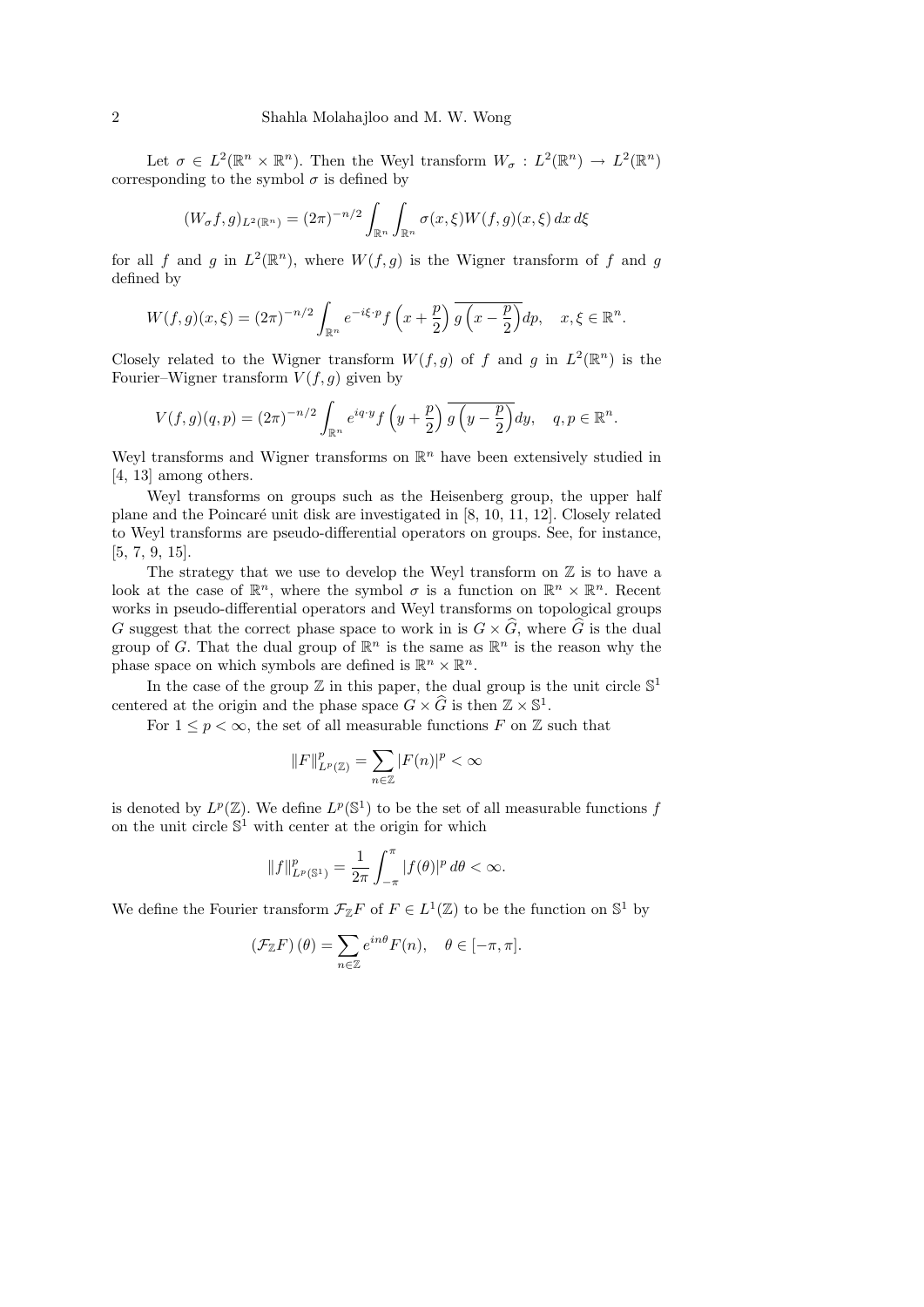If f is a suitable function on  $\mathbb{S}^1$ , then we define the Fourier transform  $\mathcal{F}_{\mathbb{S}^1}$  f of f to be the function on  $\mathbb Z$  by

$$
\left(\mathcal{F}_{\mathbb{S}^1}f\right)(n) = \frac{1}{2\pi} \int_{-\pi}^{\pi} e^{-in\theta} f(\theta) d\theta, \quad n \in \mathbb{Z}.
$$

Note that  $\mathcal{F}_{\mathbb{Z}}: L^2(\mathbb{Z}) \to L^2(\mathbb{S}^1)$  is a surjective isomorphism. In fact,

$$
\mathcal{F}_\mathbb{Z}=\mathcal{F}_{\mathbb{S}^1}^{-1}=\mathcal{F}_{\mathbb{S}^1}^*
$$

and

$$
\|\mathcal{F}_{\mathbb{Z}}F\|_{L^2(\mathbb{S}^1)} = \|F\|_{L^2(\mathbb{Z})}, \quad F \in L^2(\mathbb{Z}).
$$

Let H be a suitable function on  $\mathbb{S}^1 \times \mathbb{Z}$ . Then we define the Fourier transform  $\mathcal{F}_{\mathbb{S}^1 \times \mathbb{Z}} H$  of H to be the function on  $\mathbb{Z} \times \mathbb{S}^1$  by

$$
\left(\mathcal{F}_{\mathbb{S}^1\times\mathbb{Z}}H\right)(m,\theta)=\frac{1}{2\pi}\int_{-\pi}^{\pi}\sum_{n\in\mathbb{Z}}e^{-im\phi+in\theta}H(\phi,n)\,d\phi,\quad (m,\theta)\in\mathbb{Z}\times\mathbb{S}^1.
$$

Similarly, for all suitable functions  $K$  on  $\mathbb{Z} \times \mathbb{S}^1$ , we define the Fourier transform  $\mathcal{F}_{\mathbb{Z}\times \mathbb{S}^1}K$  of K to be the function on  $\mathbb{S}^1\times \mathbb{Z}$  by

$$
(\mathcal{F}_{\mathbb{Z}\times\mathbb{S}^1}K)(\theta,m)=\frac{1}{2\pi}\int_{-\pi}^{\pi}\sum_{n\in\mathbb{Z}}e^{-im\phi+in\theta}K(n,\phi)\,d\phi,\quad(\theta,m)\in\mathbb{S}^1\times\mathbb{Z}.
$$

For  $1 \leq p < \infty$ , we define  $L^p(\mathbb{Z} \times \mathbb{S}^1)$  to be the space of all measurable functions  $h$  on  $\mathbb{Z} \times \mathbb{S}^1$  such that

$$
||h||_{L^p(\mathbb{Z}\times \mathbb{S}^1)}^p = \frac{1}{2\pi} \sum_{n\in\mathbb{Z}} \int_{-\pi}^{\pi} |h(n,\theta)|^p d\theta < \infty.
$$

In Section 2, we define the Fourier–Wigner transform and the Wigner transform as mappings from  $L^2(\mathbb{Z})$  into, respectively,  $L^2(\mathbb{Z}\times\mathbb{S}^1)$  and  $L^2(\mathbb{S}^1\times\mathbb{Z})$ . Then we show that the discrete Fourier–Wigner transform and the discrete Wigner transform satisfy the Moyal identity. We give an inversion formula to reconstruct a function from its discrete Wigner transform up to a constant factor. Then we give the time and frequency marginal conditions and a convolution theorem for the discrete Wigner transform. The results in this section are analogs of the results for the Wigner transforms on  $\mathbb{R}^n$  given in [1, 13]. In Section 3, we use the discrete Wigner transform to define the Weyl transform on Z. A characterization of Hilbert–Schmidt discrete Weyl transforms is also given. The Weyl inversion formula recovering a symbol from the corresponding discrete Weyl transform is given. In Section 4, we present the Weyl calculus giving the symbol of the adjoint of a discrete Weyl transform on  $L^2(\mathbb{Z})$  and the symbol of the product of two discrete Weyl transforms. The adjoint formula gives a characterization of self-adjoint discrete Weyl transforms and the product formula gives a characterization of trace class discrete Weyl transforms.

We use  $\mathbb{Z}_e$  and  $\mathbb{Z}_o$  to denote, respectively, the set of all even integers and the set of all odd integers.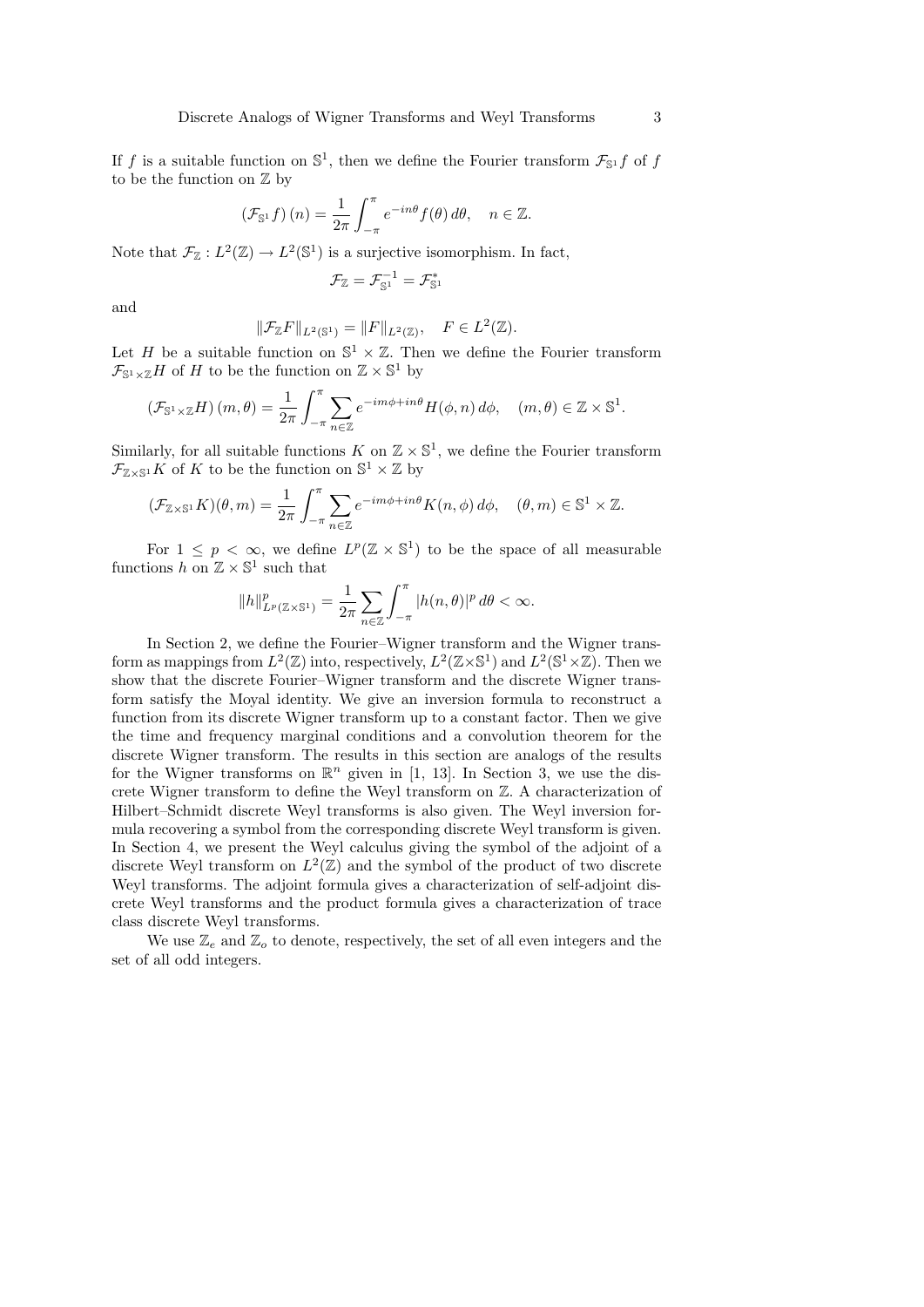### 2. Discrete Fourier–Wigner Transforms and Discrete Wigner Transforms

Let  $F \in L^2(\mathbb{Z})$ . Then for all  $(n, \theta) \in \mathbb{Z} \times \mathbb{S}^1$ , we define  $\rho(n, \theta)F$  to be the function on  $\mathbb Z$  by  $\overline{ }$ 

$$
(\rho(n,\theta)F)(k) = \begin{cases} e^{i(k+\frac{n}{2})\theta}F(k+n), & n \in \mathbb{Z}_e, \\ e^{i(k+\frac{n-1}{2})\theta}F(k+n), & n \in \mathbb{Z}_o, \end{cases}
$$

for all  $k \in \mathbb{Z}$ . Note that for all  $(n, \theta) \in \mathbb{Z} \times \mathbb{S}^1$ ,  $\rho(n, \theta) : L^2(\mathbb{Z}) \to L^2(\mathbb{Z})$  is a unitary operator and

$$
\rho(n,\theta)^* = \rho(-n,-\theta).
$$

For all functions F and G in  $L^2(\mathbb{Z})$ , we define the Fourier-Wigner transform  $V(F, G)$  of F and G to be the function on  $\mathbb{Z} \times \mathbb{S}^1$  by

$$
V(F, G)(n, \theta) = (\rho(n, \theta)F, G)_{L^2(\mathbb{Z})}, \quad (n, \theta) \in \mathbb{Z} \times \mathbb{S}^1.
$$

Therefore for all  $(n, \theta) \in \mathbb{Z} \times \mathbb{S}^1$ ,

$$
V(F,G)(n,\theta) = \begin{cases} \sum_{k \in \mathbb{Z}} e^{i(k+\frac{n}{2})\theta} F(k+n) \overline{G(k)}, & n \in \mathbb{Z}_e, \\ \sum_{k \in \mathbb{Z}} e^{i(k+\frac{n-1}{2})\theta} F(k+n) \overline{G(k)}, & n \in \mathbb{Z}_o. \end{cases}
$$

By the change of variables from  $k$  to  $m$  using

$$
\begin{cases}\n m = k + \frac{n}{2}, & n \in \mathbb{Z}_e, \\
 m = k + \frac{n-1}{2}, & n \in \mathbb{Z}_o,\n\end{cases}
$$

we get

$$
V(F, G)(n, \theta) = \begin{cases} \sum_{m \in \mathbb{Z}} e^{im\theta} F(m + \frac{n}{2}) \overline{G(m - \frac{n}{2})}, & n \in \mathbb{Z}_e, \\ \sum_{m \in \mathbb{Z}} e^{im\theta} F(m + \frac{n+1}{2}) \overline{G(m - \frac{n-1}{2})}, & n \in \mathbb{Z}_o. \end{cases}
$$

In fact, if we let

$$
H_n(m) = \begin{cases} F(m + \frac{n}{2})\overline{G(m - \frac{n}{2})}, & n \in \mathbb{Z}_e, \\ F(m + \frac{n+1}{2})\overline{G(m - \frac{n-1}{2})}, & n \in \mathbb{Z}_o. \end{cases}
$$

Then

$$
V(F, G)(n, \theta) = (\mathcal{F}_{\mathbb{Z}} H_n)(\theta).
$$
 (2.1)

We have the following Moyal identity for the discrete Fourier–Wigner transform.

**Theorem 2.1.** Let  $F_1, F_2, G_1$  and  $G_2$  be functions in  $L^2(\mathbb{Z})$ . Then

$$
(V(F_1, G_1), V(F_2, G_2))_{L^2(\mathbb{Z}\times\mathbb{S}^1)} = (F_1, F_2)_{L^2(\mathbb{Z})} \overline{(G_1, G_2)_{L^2(\mathbb{Z})}}.
$$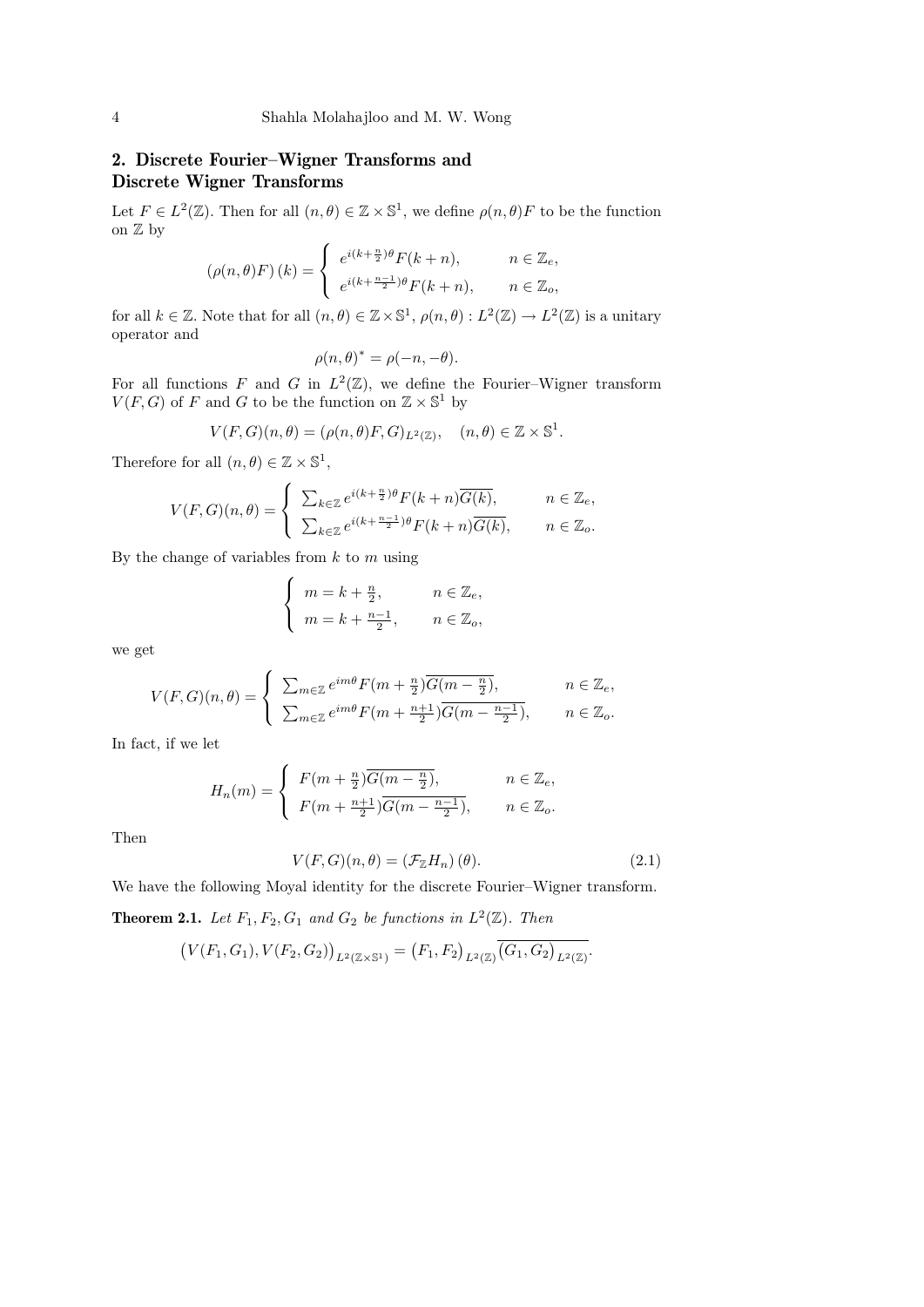**Proof** For  $j = 1, 2$ , we let

$$
H_{j,n}(m) = \begin{cases} F_j(m + \frac{n}{2})\overline{G_j(m - \frac{n}{2})}, & n \in \mathbb{Z}_e, \\ F_j(m + \frac{n+1}{2})\overline{G_j(m - \frac{n-1}{2})}, & n \in \mathbb{Z}_o. \end{cases}
$$

Then by (2.1) and the Parseval identity,

$$
\frac{1}{2\pi} \int_{-\pi}^{\pi} V(F_1, G_1)(n, \theta) \overline{V(F_2, G_2)(n, \theta)} d\theta
$$
\n
$$
= \frac{1}{2\pi} \int_{-\pi}^{\pi} (\mathcal{F}_{\mathbb{Z}} H_{1,n})(\theta) \overline{(\mathcal{F}_{\mathbb{Z}} H_{2,n})(\theta)} d\theta
$$
\n
$$
= \sum_{m \in \mathbb{Z}} H_{1,n}(m) \overline{H_{2,n}(m)}.
$$

Therefore

$$
(V(F_1, G_1), V(F_2, G_2))_{L^2(\mathbb{Z}\times\mathbb{S}^1)} = \sum_{n\in\mathbb{Z}} \sum_{m\in\mathbb{Z}} H_{1,n}(m) \overline{H_{2,n}(m)}.
$$

If  $n \in \mathbb{Z}_e$ , then we make the change of variables from  $(m, n)$  to  $(k_1, l_1)$  by  $k_1 =$  $m + \frac{n}{2}$  and  $l_1 = m - \frac{n}{2}$ . If  $n \in \mathbb{Z}_0$ , then the change of variables from  $(m, n)$  to  $(k_2, l_2)$  is given by  $k_2 = m + \frac{n+1}{2}$  and  $l_2 = m - \frac{n-1}{2}$ . We get

$$
(V(F_1, G_1), V(F_2, G_2))_{L^2(\mathbb{S}^1 \times \mathbb{Z})}
$$
\n
$$
= \sum_{\substack{l_1 \in \mathbb{Z} \\ k_1 + l_1 \in \mathbb{Z}_e}} \sum_{k_1 \in \mathbb{Z}} F_1(k_1) \overline{G_1(l_1) F_2(k_1)} G_2(l_1)
$$
\n
$$
+ \sum_{\substack{l_2 \in \mathbb{Z} \\ k_2 + l_2 \in \mathbb{Z}_o}} \sum_{k_2 \in \mathbb{Z}} F_1(k_2) \overline{G_1(l_2) F_2(k_2)} G_2(l_2)
$$
\n
$$
= \sum_{k \in \mathbb{Z}} \sum_{l \in \mathbb{Z}} F_1(k) \overline{G_1(l) F_2(k)} G_2(l)
$$
\n
$$
= (F_1, F_2)_{L^2(\mathbb{Z})} \overline{(G_1, G_2)}_{L^2(\mathbb{Z})}.
$$

 $\Box$ 

Let F and G be functions in  $L^2(\mathbb{Z})$ . Then we define the Wigner transform  $W(F, G)$  of F and G to be the function on  $\mathbb{S}^1 \times \mathbb{Z}$  by

$$
W(F,G) = \mathcal{F}_{\mathbb{Z}\times\mathbb{S}^1}V(F,G).
$$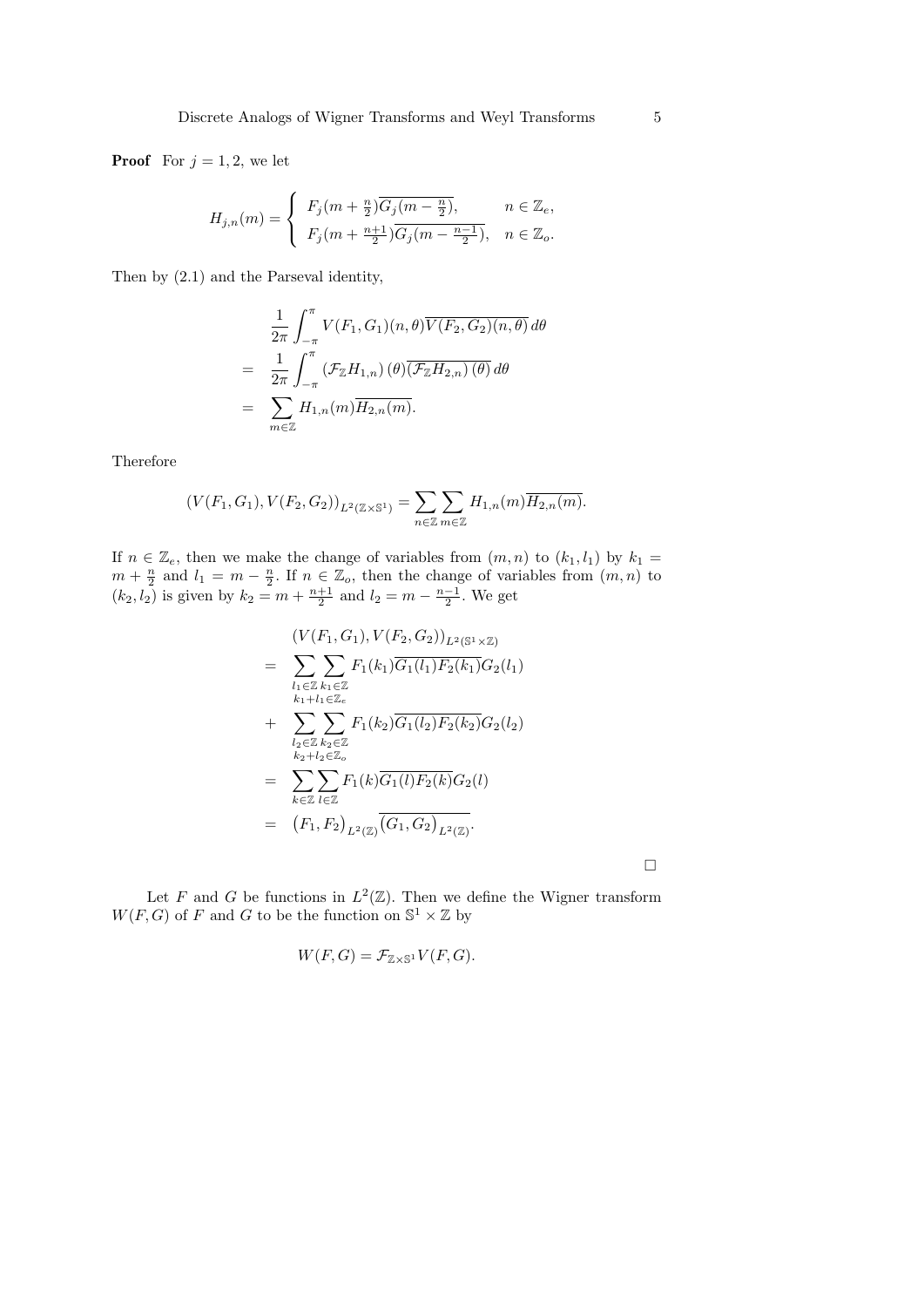**Theorem 2.2.** For all  $(\phi, m) \in \mathbb{S}^1 \times \mathbb{Z}$ ,

$$
W(F, G)(\phi, m)
$$
  
= 
$$
\sum_{n \in \mathbb{Z}_e} e^{in\phi} F\left(m + \frac{n}{2}\right) \overline{G\left(m - \frac{n}{2}\right)}
$$
  
+ 
$$
\sum_{n \in \mathbb{Z}_o} e^{in\phi} F\left(m + \frac{n+1}{2}\right) \overline{G\left(m - \frac{n-1}{2}\right)}.
$$
 (2.2)

Proof We begin with the definition of the discrete Wigner transform to the effect that

$$
W(F, G)(\theta, m)
$$
  
=  $(\mathcal{F}_{\mathbb{Z}\times\mathbb{S}^1}V(F, G))(\theta, m)$   
=  $\frac{1}{2\pi}\int_{-\pi}^{\pi}\sum_{n\in\mathbb{Z}}e^{-im\phi + in\theta}V(F, G)(n, \phi) d\phi.$ 

We carry out the sum over  $n \in \mathbb{Z}$  by first performing the sum over  $n \in \mathbb{Z}_e$  and then over  $n \in \mathbb{Z}_o$ . Summing over all even integers gives

$$
\frac{1}{2\pi} \int_{-\pi}^{\pi} \left( \sum_{n \in \mathbb{Z}_e} e^{-im\phi + in\theta} \sum_{k \in \mathbb{Z}} e^{ik\phi} F\left(k + \frac{n}{2}\right) \overline{G\left(k - \frac{n}{2}\right)} \right) d\phi
$$
\n
$$
= \sum_{n \in \mathbb{Z}_e} \sum_{k \in \mathbb{Z}} e^{in\theta} \left( \frac{1}{2\pi} \int_{-\pi}^{\pi} e^{-i(m-k)\phi} d\phi \right) F\left(k + \frac{n}{2}\right) \overline{G\left(k - \frac{n}{2}\right)}
$$
\n
$$
= \sum_{n \in \mathbb{Z}_e} e^{in\theta} F\left(m + \frac{n}{2}\right) \overline{G\left(m - \frac{n}{2}\right)}
$$

for all  $(\theta, m) \in \mathbb{S}^1 \times \mathbb{Z}$ . The sum over  $n \in \mathbb{Z}_o$  can be calculated similarly.

Similarly, we have the Moyal identity for the Wigner transform.

**Theorem 2.3.** Let  $F_1, F_2, G_1$  and  $G_2$  be functions in  $L^2(\mathbb{Z})$ . Then

$$
(W(F_1, G_1), W(F_2, G_2))_{L^2(\mathbb{S}^1 \times \mathbb{Z})} = (F_1, G_1)_{L^2(\mathbb{Z})} \overline{(F_2, G_2)_{L^2(\mathbb{Z})}}.
$$

As in the case of Wigner transforms on  $\mathbb{R}^n$ , the following proposition guarantees that for all  $F \in L^2(\mathbb{Z})$ ,  $W(F, F)$  is real.

**Proposition 2.4.** Let F and G be functions in  $L^2(\mathbb{Z})$ . Then

$$
W(F,G) = \overline{W(G,F)}.
$$

In particular,  $W(F, F)$  is a real-valued function on  $\mathbb{S}^1 \times \mathbb{Z}$ .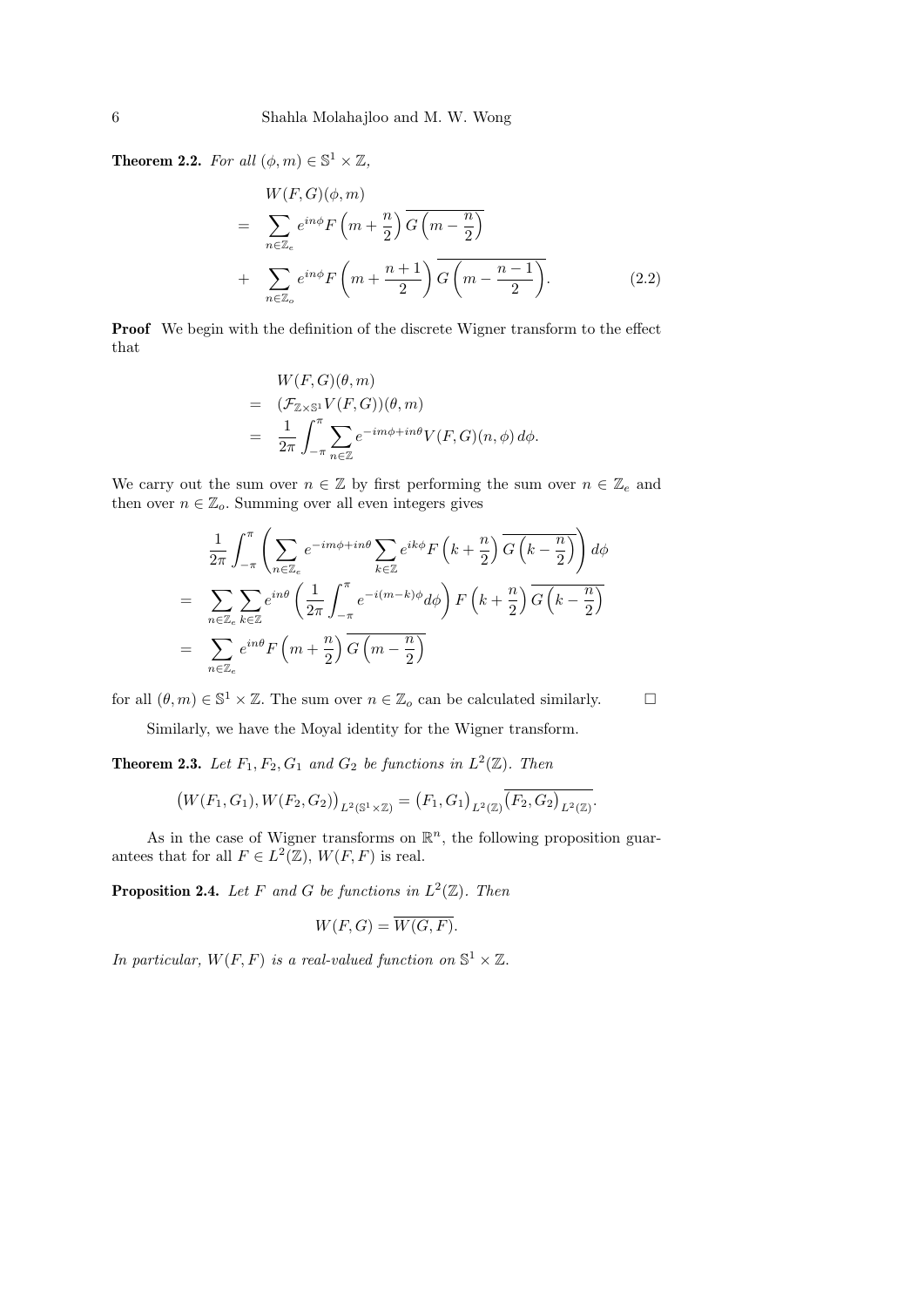**Proof** For all  $(\phi, m) \in \mathbb{S}^1 \times \mathbb{Z}$ , we get by  $(2.2)$ 

$$
\overline{W(F, G)(\phi, m)}
$$
\n
$$
= \sum_{n \in \mathbb{Z}_e} e^{-in\phi} G\left(m - \frac{n}{2}\right) \overline{F\left(m + \frac{n}{2}\right)}
$$
\n
$$
+ \sum_{n \in \mathbb{Z}_o} e^{-in\phi} G\left(m - \frac{n-1}{2}\right) \overline{F\left(m + \frac{n+1}{2}\right)}.
$$

If we change the index of summation from n to k by  $n = -k$ , then for all  $(\phi, m) \in$  $\mathbb{S}^1 \times \mathbb{Z}$ ,

$$
\overline{W(F, G)(\phi, m)}
$$
\n
$$
= \sum_{k \in \mathbb{Z}_e} e^{ik\phi} G\left(m + \frac{k}{2}\right) \overline{F\left(m - \frac{k}{2}\right)}
$$
\n
$$
+ \sum_{k \in \mathbb{Z}_o} e^{ik\phi} G\left(m + \frac{k+1}{2}\right) \overline{F\left(m - \frac{k-1}{2}\right)}
$$
\n
$$
= W(G, F)(\phi, m).
$$

This completes the proof.

For simplicity, we denote  $W(F, F)$  by  $W(F)$  for all functions  $F \in L^2(\mathbb{Z})$ . The following theorem states that we can reconstruct the original function  $F$  from its Wigner transform  $W(F)$  up to a constant factor.

**Theorem 2.5.** Let  $F \in L^2(\mathbb{Z})$ . Then for all  $n \in \mathbb{Z}$ ,

$$
F(n)\overline{F(0)} = \begin{cases} \frac{1}{2\pi} \int_{-\pi}^{\pi} e^{-in\phi} W(F)(\phi, \frac{n}{2}) d\phi, & n \in \mathbb{Z}_e, \\ \frac{1}{2\pi} \int_{-\pi}^{\pi} e^{-in\phi} W(F)(\phi, \frac{n-1}{2}) d\phi, & n \in \mathbb{Z}_o. \end{cases}
$$

**Proof** By (2.1) and the definition of the Wigner transform, for all m and n in  $\mathbb{Z}$ , we have

$$
H_n(m)=(\mathcal{F}_{\mathbb{S}^1}\left(W(F)(\cdot,m)\right))(n).
$$

First, we assume that  $n \in \mathbb{Z}_e$ . Then for all  $m \in \mathbb{Z}$ , we get

$$
F\left(m+\frac{n}{2}\right)\overline{F\left(m-\frac{n}{2}\right)} = \frac{1}{2\pi} \int_{-\pi}^{\pi} e^{-in\phi} W(F)(\phi, m) d\phi.
$$
 (2.3)

Now, let  $m = \frac{n}{2}$ . Then

$$
F(n)\overline{F(0)} = \frac{1}{2\pi} \int_{-\pi}^{\pi} e^{-in\phi} W(F) \left(\phi, \frac{n}{2}\right) d\phi.
$$

Similarly, we obtain  $F(n)\overline{F(0)}$ , for  $n \in \mathbb{Z}_o$  by letting  $m = \frac{n-1}{2}$ . — Первый проста в сервести проста в сервести проста в сервести проста в сервести проста в сервести проста в<br>В сервести проста в сервести проста в сервести проста в сервести проста в сервести проста в сервести проста в

We have the time and frequency marginal conditions for the discrete Wigner transform.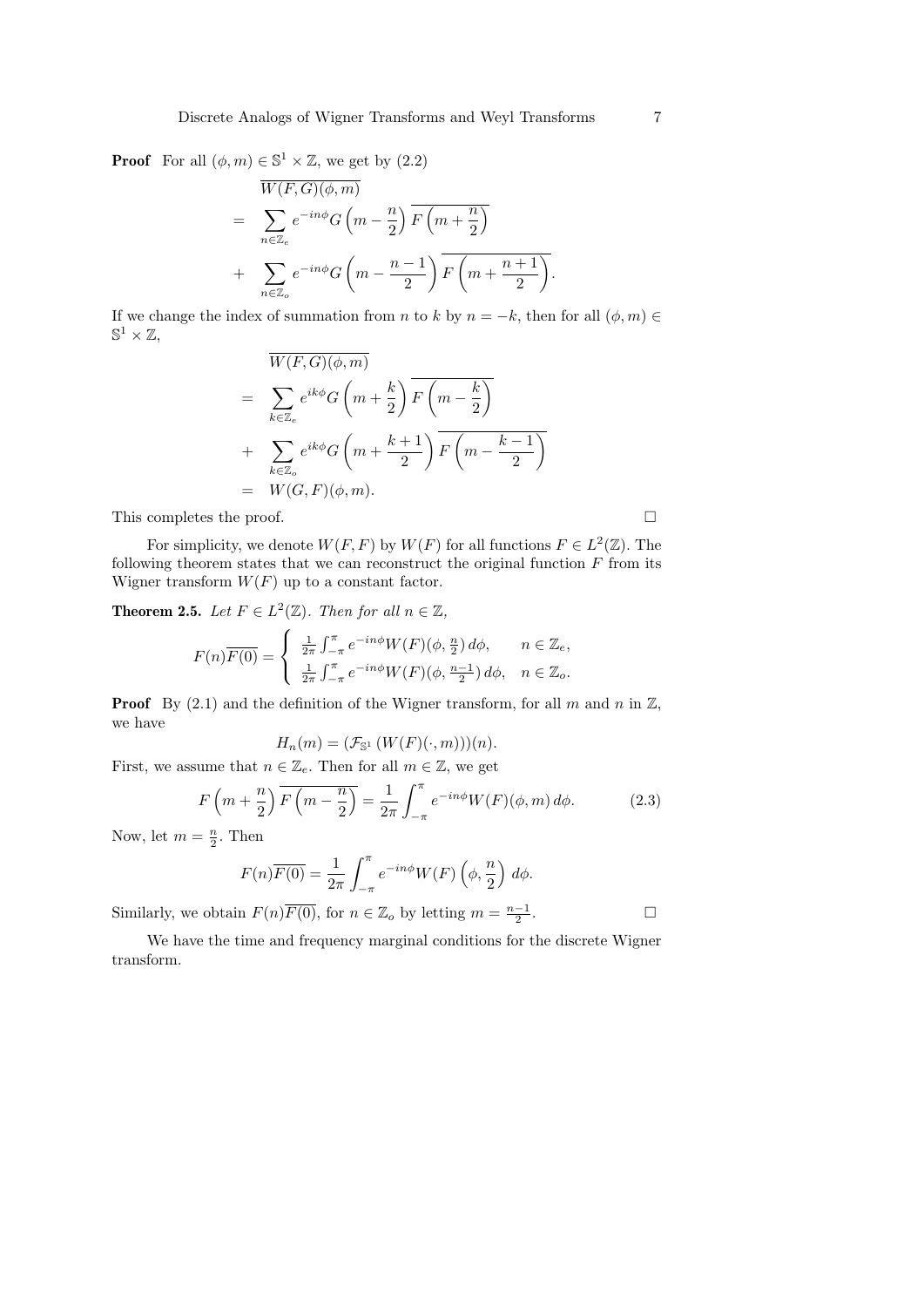**Proposition 2.6.** Let  $F \in L^2(\mathbb{Z})$ . Then (i) For all  $m \in \mathbb{Z}$ ,

$$
\int_{-\pi}^{\pi} W(F)(\phi, m) d\phi = 2\pi |F(m)|^2.
$$

(ii) For all  $\phi \in [-\pi, \pi]$ ,

$$
\sum_{m\in\mathbb{Z}} W(F)(\phi,m) = |(\mathcal{F}_{\mathbb{Z}}F)(\phi)|^2.
$$

**Proof** Let  $n = 0$  in (2.3). Then we get part (i). To prove part (ii), we have for all  $\phi \in [-\pi, \pi],$ 

$$
\sum_{m\in\mathbb{Z}} W(F)(\phi, m)
$$
\n
$$
= (\mathcal{F}_{\mathbb{Z}} (W(F)(\phi, \cdot)))(0)
$$
\n
$$
= \sum_{m\in\mathbb{Z}} \sum_{n\in\mathbb{Z}_e} e^{in\phi} F\left(m + \frac{n}{2}\right) \overline{F\left(m - \frac{n}{2}\right)}
$$
\n
$$
+ \sum_{m\in\mathbb{Z}} \sum_{n\in\mathbb{Z}_e} e^{in\phi} F\left(m + \frac{n+1}{2}\right) \overline{F\left(m - \frac{n-1}{2}\right)}.
$$

For all  $n \in \mathbb{Z}_e$ , we make the change of variables from  $(m, n)$  to  $(k_1, l_1)$  by  $k_1 = m + \frac{n}{2}$ and  $l_1 = m - \frac{n}{2}$ . Then we get

$$
\begin{cases}\n m = \frac{k_1 + l_1}{2}, \\
 n = k_1 - l_1,\n\end{cases}
$$
\n(2.4)

and for all  $n \in \mathbb{Z}_o$ , using the change of variables from from  $(m, n)$  to  $(k_2, l_2)$  given by  $k_2 = m + \frac{n+1}{2}$  and  $l_2 = m - \frac{n-1}{2}$ , we get

$$
\begin{cases}\n m = \frac{k_2 + l_2 - 1}{2}, \\
 n = k_2 - l_2.\n\end{cases}
$$
\n(2.5)

Therefore we get

$$
\sum_{m\in\mathbb{Z}} W(F)(\phi, m) d\phi
$$
\n
$$
= \sum_{\substack{k_1\in\mathbb{Z} \\ k_1+l_1\in\mathbb{Z} \\ k_2+l_2\in\mathbb{Z} \\ k_1\in\mathbb{Z}}} \sum_{l_1\in\mathbb{Z}} e^{i(k_1-l_1)\phi} F(k_1) \overline{F(l_1)} + \sum_{\substack{k_2\in\mathbb{Z} \\ k_2+l_2\in\mathbb{Z} \\ k_2+l_2\in\mathbb{Z} \\ k_2+l_2\in\mathbb{Z} \\ k_2\in\mathbb{Z}}} e^{i(k_2-l_2)\phi} F(k_2) \overline{F(l_2)}
$$
\n
$$
= \sum_{k\in\mathbb{Z}} \sum_{l\in\mathbb{Z}} e^{i(k-l)\phi} F(k) \overline{F(l)}
$$
\n
$$
= |(\mathcal{F}_{\mathbb{Z}} F)(\phi)|^2
$$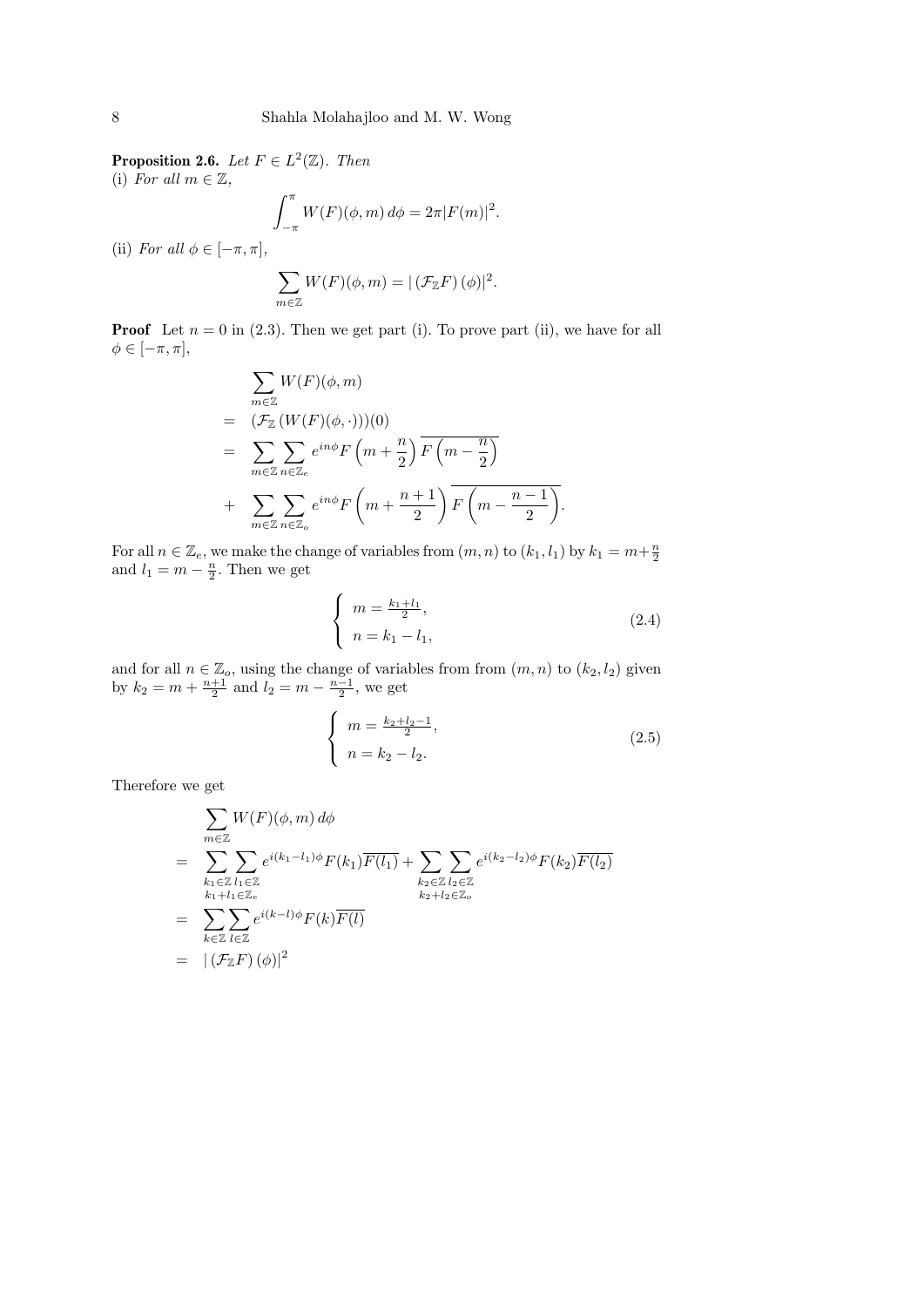and the proof is complete.  $\hfill \square$ 

Let  $T: L^2(\mathbb{Z} \times \mathbb{Z}) \to L^2(\mathbb{Z} \times \mathbb{Z})$  be the twisting operator defined by

$$
(TF)(n,m) = \begin{cases} F(m + \frac{n}{2}, m - \frac{n}{2}), & n \in \mathbb{Z}_e, \\ F(m + \frac{n+1}{2}, m - \frac{n-1}{2}), & n \in \mathbb{Z}_o, \end{cases}
$$

for all  $F \in L^2(\mathbb{Z} \times \mathbb{Z})$  and all  $(n,m) \in \mathbb{Z} \times \mathbb{Z}$ . In fact,  $T: L^2(\mathbb{Z} \times \mathbb{Z}) \to L^2(\mathbb{Z} \times \mathbb{Z})$ is a unitary operator and its inverse  $T^{-1}$  is given by

$$
(T^{-1}F)(n,m) = \begin{cases} F(n-m, \frac{m+n}{2}), & n+m \in \mathbb{Z}_e, \\ F(n-m, \frac{m+n-1}{2}), & n+m \in \mathbb{Z}_o. \end{cases}
$$

Moreover, for all F and G in  $L^2(\mathbb{Z})$ ,

$$
W(F, G)(\phi, m) = (\mathcal{F}_{1,\mathbb{Z}} T(F \otimes \overline{G})) (\phi, m), \quad (\phi, m) \in \mathbb{S}^1 \times \mathbb{Z}, \tag{2.6}
$$

where  $F \otimes \overline{G}$  is the tensor product of F and  $\overline{G}$  given by

$$
(F \otimes \overline{G})(n,m) = F(n)\overline{G}(m), \quad (n,m) \in \mathbb{Z} \times \mathbb{Z},
$$

and  $\mathcal{F}_{1,\mathbb{Z}}T(F \otimes \overline{G})$  is the partial Fourier transform of  $T(F \otimes \overline{G})$  with respect to the first variable. The following proposition gives the shift-invariance of the Wigner transform and the proof is straightforward.

**Proposition 2.7.** Let  $F \in L^2(\mathbb{Z})$ . For  $\theta \in [-\pi, \pi]$  and  $k \in \mathbb{Z}$ , we define the function  $G$  on  $\mathbb Z$  by

$$
G(n) = e^{in\theta} F(n-k), \quad n \in \mathbb{Z}.
$$

Then

$$
W(G)(\phi, m) = W(F)(\phi + \theta, m - k), \quad (\phi, m) \in \mathbb{S}^1 \times \mathbb{Z}.
$$

We can now give a result on the Wigner transform of the product of two functions on Z.

**Proposition 2.8.** Let F and G be functions in  $L^2(\mathbb{Z})$ . Then for all  $(\phi, m)$  in  $\mathbb{S}^1 \times \mathbb{Z}$ ,

$$
W(FG)(\phi, m) = \Big(W(F)(\cdot, m) * W(G)(\cdot, m)\Big)(\phi),
$$

where  $*$  is the convolution on  $\mathbb{S}^1$  defined by

$$
(f * g)(\phi) = \frac{1}{2\pi} \int_{-\pi}^{\pi} f(\phi - \theta)g(\theta) d\theta
$$

for all f and g in  $L^2(\mathbb{S}^1)$ .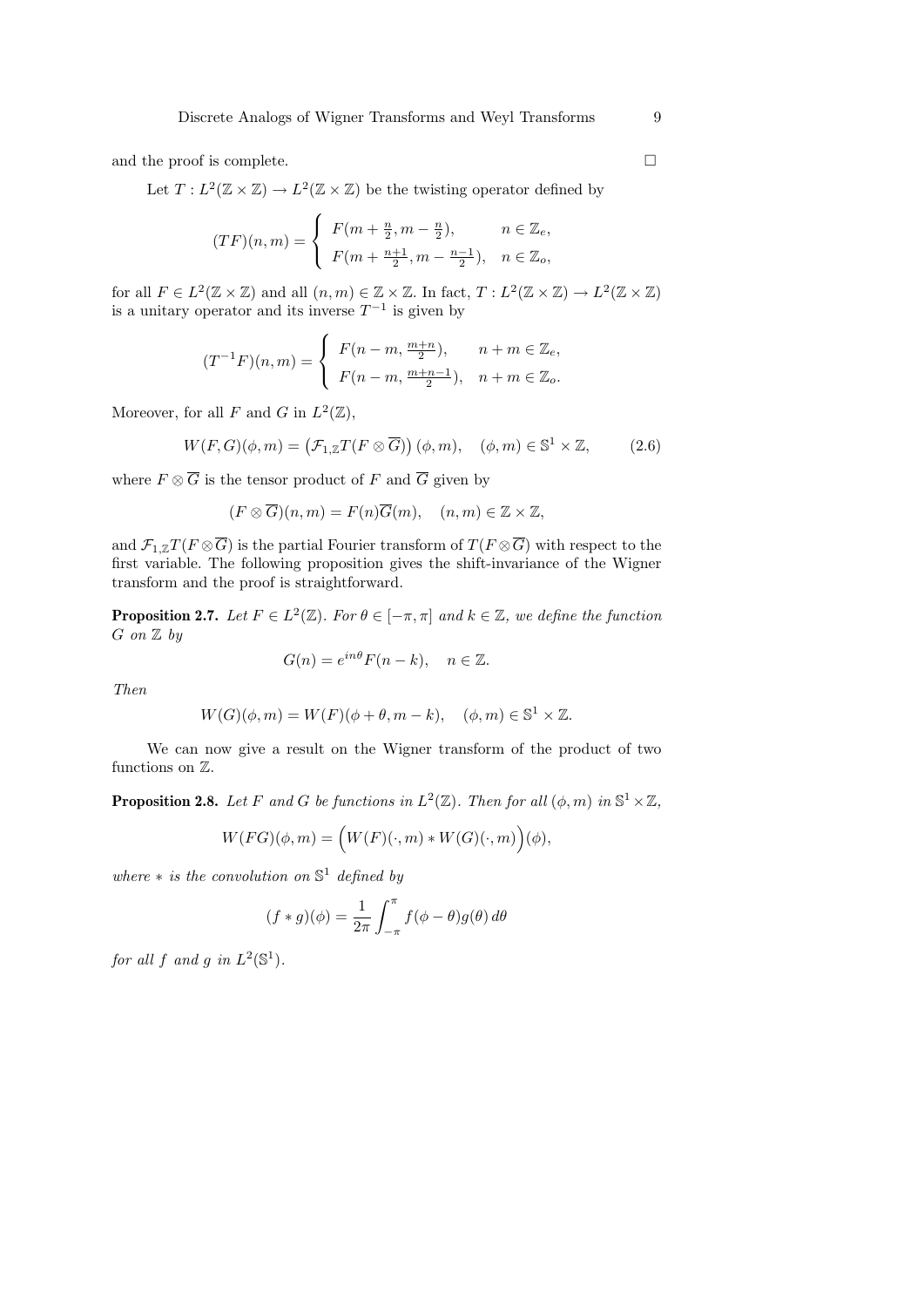**Proof** Let  $(\phi, m) \in \mathbb{S}^1 \times \mathbb{Z}$ . Then

$$
(W(F)(\cdot,m) * W(G)(\cdot,m))(\phi)
$$
  
=  $\frac{1}{2\pi} \int_{-\pi}^{\pi} W(F)(\phi - \theta, m)W(G)(\theta, m) d\theta$   
=  $\frac{1}{2\pi} \int_{-\pi}^{\pi} \left\{ \sum_{n_1 \in \mathbb{Z}_e} e^{in_1(\phi - \theta)} F\left(m + \frac{n_1}{2}\right) \overline{F\left(m - \frac{n_1}{2}\right)} \right\}$   
+  $\sum_{n_1 \in \mathbb{Z}_o} e^{in_1(\phi - \theta)} F\left(m + \frac{n_1 + 1}{2}\right) \overline{F\left(m - \frac{n_1 - 1}{2}\right)} \right\} \times$   
 $\left\{ \sum_{n_2 \in \mathbb{Z}_e} e^{in_2\theta} G\left(m + \frac{n_2}{2}\right) \overline{G\left(m - \frac{n_2}{2}\right)} \right\}$   
+  $\sum_{n_2 \in \mathbb{Z}_o} e^{in_2\theta} G\left(m + \frac{n_2 + 1}{2}\right) \overline{G\left(m - \frac{n_2 - 1}{2}\right)} d\theta.$ 

Since

$$
\int_{-\pi}^{\pi} e^{-i\theta(n_1 - n_2)} d\theta = \begin{cases} 0, & n_1 \neq n_2, \\ 2\pi, & n_1 = n_2, \end{cases}
$$

it follows that

$$
(W(F)(\cdot,m) * W(G)(\cdot,m))(\phi)
$$
  
= 
$$
\sum_{n \in \mathbb{Z}_e} e^{in\phi} F\left(m + \frac{n}{2}\right) G\left(m + \frac{n}{2}\right) \overline{F\left(m - \frac{n}{2}\right)} G\left(m - \frac{n}{2}\right)
$$
  
+ 
$$
\sum_{n \in \mathbb{Z}_o} e^{in\phi} F\left(m + \frac{n+1}{2}\right) G\left(m + \frac{n+1}{2}\right) \times
$$
  

$$
\overline{F\left(m - \frac{n-1}{2}\right)} G\left(m - \frac{n-1}{2}\right)
$$
  
= 
$$
W(FG)(\phi, m)
$$

for all  $(\phi, m) \in \mathbb{S}^1 \times \mathbb{Z}$ .  $1 \times \mathbb{Z}$ .

$$
\qquad \qquad \Box
$$

# 3. Discrete Weyl Transforms

Let  $\sigma \in L^2(\mathbb{Z}\times \mathbb{S}^1)$ . Then for all functions F in  $L^2(\mathbb{Z})$ , we define the Weyl transform  $W_{\sigma}F$  corresponding to the symbol  $\sigma$  by

$$
(W_{\sigma}F, G)_{L^2(\mathbb{Z})} = \frac{1}{2\pi} \sum_{m \in \mathbb{Z}} \int_{-\pi}^{\pi} \sigma(m, \phi) W(F, G)(\phi, m) d\phi
$$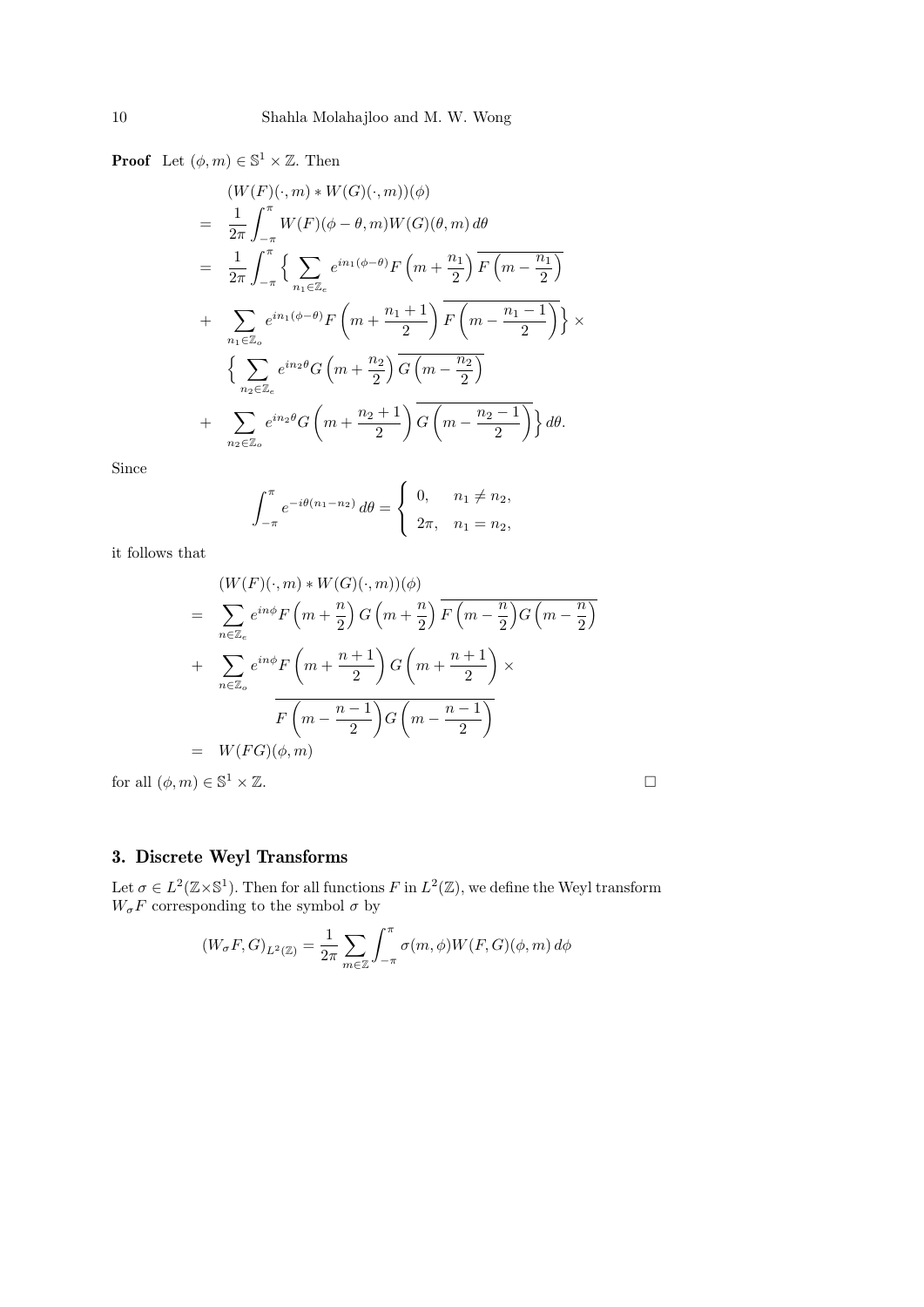for all  $G \in L^2(\mathbb{Z})$ . In fact,

$$
(W_{\sigma}F, G)_{L^{2}(\mathbb{Z})}
$$
\n
$$
= \frac{1}{2\pi} \sum_{m \in \mathbb{Z}} \int_{-\pi}^{\pi} \sum_{n \in \mathbb{Z}_{e}} \sigma(m, \phi) e^{in\phi} F\left(m + \frac{n}{2}\right) \overline{G\left(m - \frac{n}{2}\right)} d\phi
$$
\n
$$
+ \frac{1}{2\pi} \sum_{m \in \mathbb{Z}} \int_{-\pi}^{\pi} \sum_{n \in \mathbb{Z}_{o}} \sigma(m, \phi) e^{in\phi} F\left(m + \frac{n + 1}{2}\right) \overline{G\left(m - \frac{n - 1}{2}\right)} d\phi.
$$

If  $n \in \mathbb{Z}_e$ , then we make the change of variables from  $(m, n)$  to  $(k_1, l_1)$  by  $k_1 =$  $m + \frac{n}{2}$  and  $l_1 = m - \frac{n}{2}$ . If  $n \in \mathbb{Z}_o$ , the change from  $(m, n)$  to  $(k_2, l_2)$  is effected by  $k_2 = m + \frac{n+1}{2}$  and  $l_2 = m - \frac{n-1}{2}$ . (See (2.4) and (2.5) in this connection.) Therefore we obtain

$$
2\pi (W_{\sigma}F, G)_{L^{2}(\mathbb{Z})}
$$
\n
$$
= \int_{-\pi}^{\pi} \sum_{k_{1} \in \mathbb{Z}} \sum_{l_{1} \in \mathbb{Z}} e^{i(k_{1}-l_{1})\phi} \sigma\left(\frac{k_{1}+l_{1}}{2}, \phi\right) F(k_{1}) \overline{G(l_{1})} d\phi
$$
\n
$$
+ \int_{-\pi}^{\pi} \sum_{k_{2} \in \mathbb{Z}} \sum_{l_{2} \in \mathbb{Z}} e^{i(k_{2}-l_{2})\phi} \sigma\left(\frac{k_{2}+l_{2}-1}{2}, \phi\right) F(k_{2}) \overline{G(l_{2})} d\phi
$$
\n
$$
= \int_{-\pi}^{\pi} \sum_{l_{1} \in \mathbb{Z}} \sum_{k_{2} \in \mathbb{Z}} e^{2i(k-l)\phi} \sigma(k, \phi) F(2k-l) \overline{G(l)} d\phi
$$
\n
$$
+ \int_{-\pi}^{\pi} \sum_{l_{1} \in \mathbb{Z}} \sum_{k \in \mathbb{Z}} e^{i(2(k-l)+1)\phi} \sigma(k, \phi) F(2k+1-l) \overline{G(l)} d\phi.
$$

Therefore for all  $l \in \mathbb{Z}$ ,

$$
(W_{\sigma}F)(l) = \frac{1}{2\pi} \int_{-\pi}^{\pi} \sum_{k \in \mathbb{Z}} e^{2i(k-l)\phi} \sigma(k,\phi) F(2k-l) d\phi
$$
  
+ 
$$
\frac{1}{2\pi} \int_{-\pi}^{\pi} \sum_{k \in \mathbb{Z}} e^{i(2(k-l)+1)\phi} \sigma(k,\phi) F(2k+1-l) d\phi.
$$

By another change of variables, we get

$$
(W_{\sigma}F)(l) = \sum_{m \in \mathbb{Z}} k_{\sigma}(l, m)F(m),
$$

where  $k_{\sigma}$  is the kernel of  $W_{\sigma}$  given by

$$
k_{\sigma}(l,m) = \begin{cases} \frac{1}{2\pi} \int_{-\pi}^{\pi} e^{i(m-l)\phi} \sigma(\frac{m+l}{2}, \phi) d\phi, & m+l \in \mathbb{Z}_{e}, \\ \frac{1}{2\pi} \int_{-\pi}^{\pi} e^{i(m-l)\phi} \sigma(\frac{m+l-1}{2}, \phi) d\phi, & m+l \in \mathbb{Z}_{o}. \end{cases}
$$
(3.7)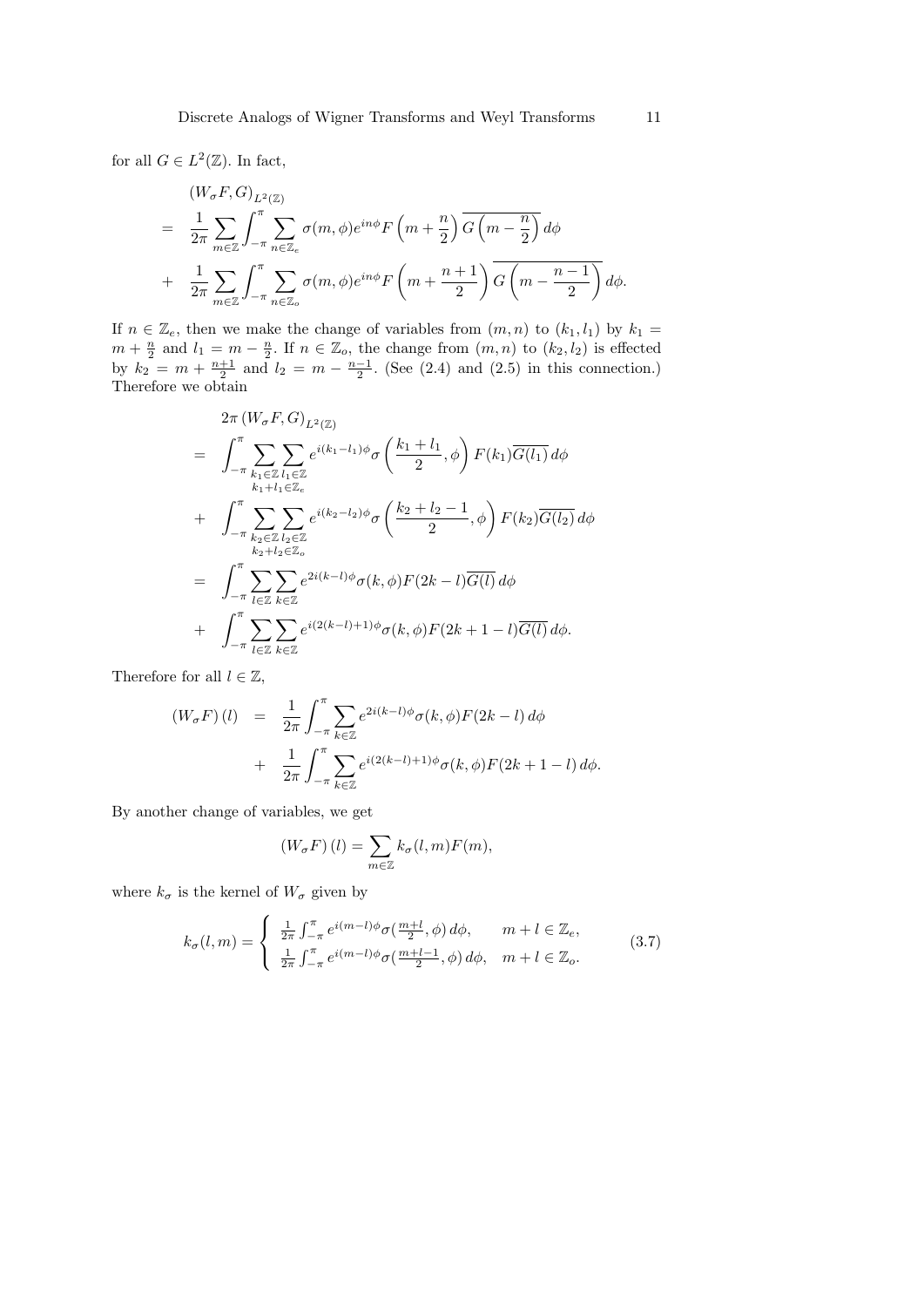Therefore

$$
k_{\sigma}(l,m) = \begin{cases} (\mathcal{F}_{2,\mathbb{S}^1} \sigma) \left( \frac{m+l}{2}, l-m \right), & m+l \in \mathbb{Z}_e, \\ (\mathcal{F}_{2,\mathbb{S}^1} \sigma) \left( \frac{m+l-1}{2}, l-m \right), & m+l \in \mathbb{Z}_o. \end{cases}
$$
(3.8)

where  $\mathcal{F}_{2,\mathbb{S}^1}$  *o* is the Fourier transform on  $\mathbb{S}^1$  of  $\sigma$  with respect to the second variable.

The following theorem is an inversion formula for discrete Weyl transforms. It shows how we can reconstruct the symbol from the corresponding Weyl transform. For Weyl transforms on  $\mathbb{R}^n$ , the corresponding formula and other related formulas can be found in  $[2, 3, 6]$ .

**Theorem 3.1.** Let  $\sigma \in L^2(\mathbb{Z} \times \mathbb{S}^1)$  be such that  $\rho(n, \theta)W_{\sigma}$  is a trace class operator for all  $(n, \theta) \in \mathbb{Z} \times \mathbb{S}^1$ . Then for all  $(\theta, n) \in \mathbb{S}^1 \times \mathbb{Z}$ , we have

$$
(\mathcal{F}_{\mathbb{Z}\times\mathbb{S}^1}\sigma)(\theta,n)=\text{tr}(\rho(n,\theta)W_{\sigma}).
$$

**Proof** Let  $F \in L^2(\mathbb{Z})$ . First we assume that  $n \in \mathbb{Z}_e$ . Then for all  $l \in \mathbb{Z}$ ,

$$
(\rho(n,\theta)W_{\sigma}F)(l)
$$
  
=  $e^{i(l+\frac{n}{2})\theta}(W_{\sigma}F)(l+n)$   
=  $e^{i(l+\frac{n}{2})\theta}\sum_{m\in\mathbb{Z}}k_{\sigma}(l+n,m)F(m),$ 

where  $k_{\sigma}$  is the kernel of  $W_{\sigma}$ . So, for all  $l \in \mathbb{Z}$ ,

$$
(\rho(n,\theta)W_{\sigma}F)(l) = \sum_{m \in \mathbb{Z}} k^{\theta}(l,m)F(m),
$$

where

$$
k^{\theta}(l,m) = e^{i(l+\frac{n}{2})\theta}k_{\sigma}(l+n,m).
$$

Hence

$$
\begin{split}\n&= \sum_{l \in \mathbb{Z}} k^{\theta}(l,l) \\
&= \sum_{l \in \mathbb{Z}} k^{\theta}(l,l) \\
&= \sum_{l \in \mathbb{Z}} e^{i(l+\frac{n}{2})\theta} k_{\sigma}(l+n,l) \\
&= \frac{1}{2\pi} \sum_{l \in \mathbb{Z}} e^{i(l+\frac{n}{2})\theta} \int_{-\pi}^{\pi} e^{-in\phi} \sigma\left(l+\frac{n}{2},\phi\right) d\phi.\n\end{split}
$$

By the change of variables from l to k by  $k = l + \frac{n}{2}$ , we get for all  $(\theta, n) \in \mathbb{S}^1 \times \mathbb{Z}$ ,

$$
\operatorname{tr}(\rho(n,\theta)W_{\sigma}) = (\mathcal{F}_{\mathbb{Z}\times\mathbb{S}^1}\sigma)(\theta,n).
$$

Similarly, the above formula holds for all  $n \in \mathbb{Z}_o$ .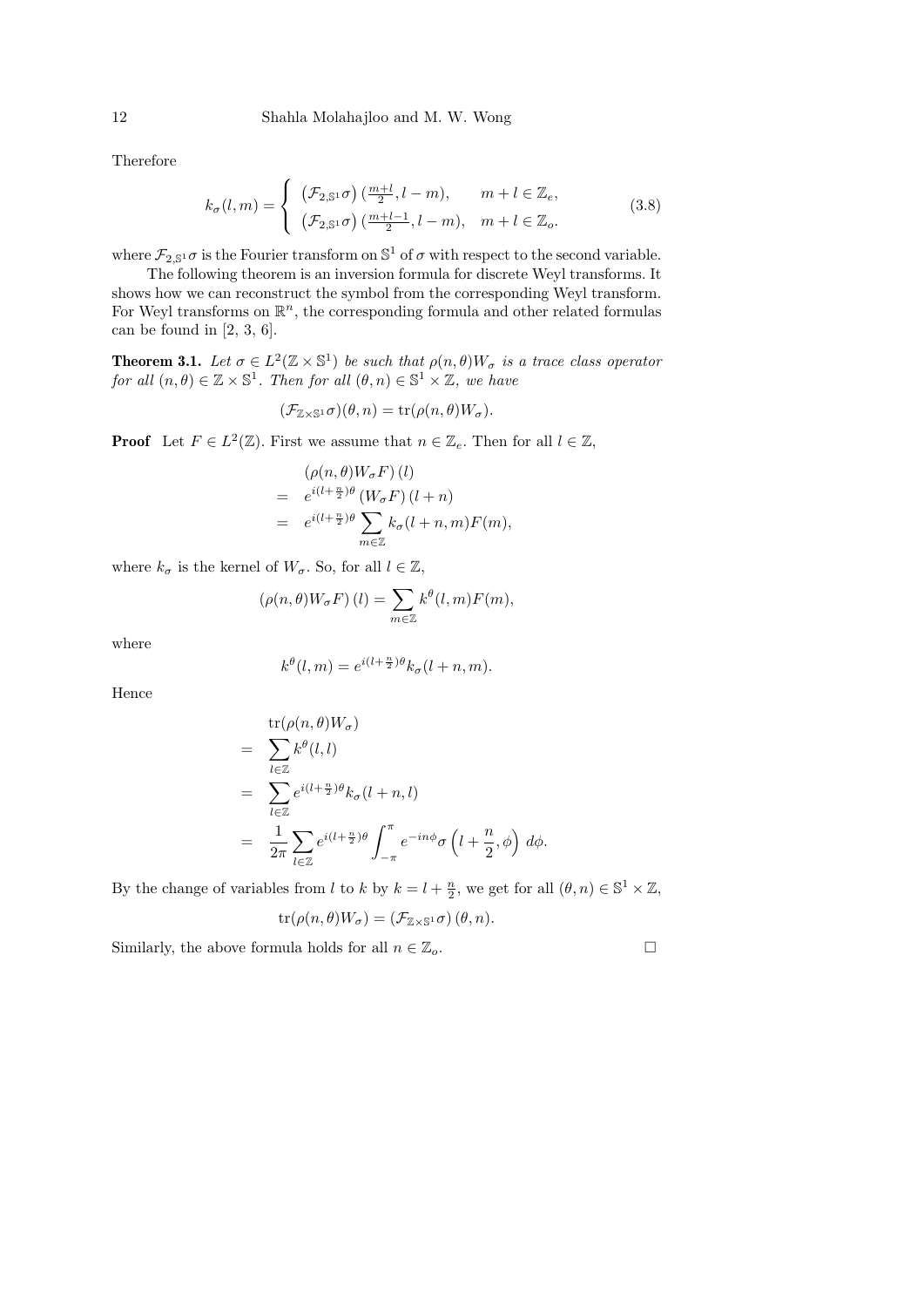### 4. Hilbert–Schmidt Discrete Weyl Transforms

The following proposition gives a class of bounded and Hilbert–Schmidt Weyl transforms on  $L^2(\mathbb{Z})$ .

**Proposition 4.1.** Let  $\sigma \in L^2(\mathbb{Z} \times \mathbb{S}^1)$ . Then  $W_{\sigma} : L^2(\mathbb{Z}) \to L^2(\mathbb{Z})$  is a bounded linear operator and

$$
||W_{\sigma}||_* \leq ||\sigma||_{L^2(\mathbb{Z}\times\mathbb{S}^1)},
$$

where  $\lVert \cdot \rVert_*$  is the norm in the C<sup>\*</sup>-algebra of all bounded linear operators on  $L^2(\mathbb{Z})$ . Moreover,  $W_{\sigma}$  is a Hilbert-Schmidt operator on  $L^2(\mathbb{Z})$  and

$$
||W_{\sigma}||_{HS(L^2(\mathbb{Z}))} = ||\sigma||_{L^2(\mathbb{Z}\times\mathbb{S}^1)}.
$$

**Proof** If we define the function  $\tilde{\sigma}$  on  $\mathbb{S}^1 \times \mathbb{Z}$  by

$$
\tilde{\sigma}(\theta, n) = \sigma(n, \theta), \quad (\theta, n) \in \mathbb{S}^1 \times \mathbb{Z},
$$

then  $\tilde{\sigma} \in L^2(\mathbb{S}^1 \times \mathbb{Z})$  and

$$
\|\tilde{\sigma}\|_{L^2(\mathbb{S}^1\times\mathbb{Z})}=\|\sigma\|_{L^2(\mathbb{Z}\times\mathbb{S}^1)}.
$$

Let F and G be functions in  $L^2(\mathbb{Z})$ . Then by Schwarz's inequality and the Moyal identity for the Wigner transform, we have

$$
\begin{array}{rcl} |(W_{\sigma}F, G)_{L^{2}(\mathbb{Z})}| & = & |(\tilde{\sigma}, W(G, F))_{L^{2}(\mathbb{S}^{1} \times \mathbb{Z})}| \\ & \leq & ||\tilde{\sigma}||_{L^{2}(\mathbb{S}^{1} \times \mathbb{Z})} ||F||_{L^{2}(\mathbb{Z})} ||G||_{L^{2}(\mathbb{Z})} \\ & = & ||\sigma||_{L^{2}(\mathbb{Z} \times \mathbb{S}^{1})} ||F||_{L^{2}(\mathbb{Z})} ||G||_{L^{2}(\mathbb{Z})} .\end{array}
$$

Hence

$$
||W_{\sigma}F||_{L^2(\mathbb{Z})} \le ||\sigma||_{L^2(\mathbb{Z}\times \mathbb{S}^1)} ||F||_{L^2(\mathbb{Z})}.
$$

Therefore

$$
||W_{\sigma}||_* \le ||\sigma||_{L^2(\mathbb{Z}\times\mathbb{S}^1)}.
$$

By (3.8),

$$
||W_{\sigma}||_{HS(L^{2}(\mathbb{Z}))}^{2} = \sum_{m \in \mathbb{Z}} \sum_{l \in \mathbb{Z}} |k_{\sigma}(m,l)|^{2}
$$
  

$$
= \sum_{\substack{m \in \mathbb{Z} \\ m+l \in \mathbb{Z}_{e} \\ m+l \in \mathbb{Z}_{e}}} \left| (\mathcal{F}_{2,S^{1}} \sigma) \left( \frac{m+l}{2}, l-m \right) \right|^{2}
$$
  

$$
+ \sum_{\substack{m \in \mathbb{Z} \\ m+l \in \mathbb{Z}_{o}}} \left| (\mathcal{F}_{1,S^{1}} \sigma) \left( \frac{m+l-1}{2}, l-m \right) \right|^{2}.
$$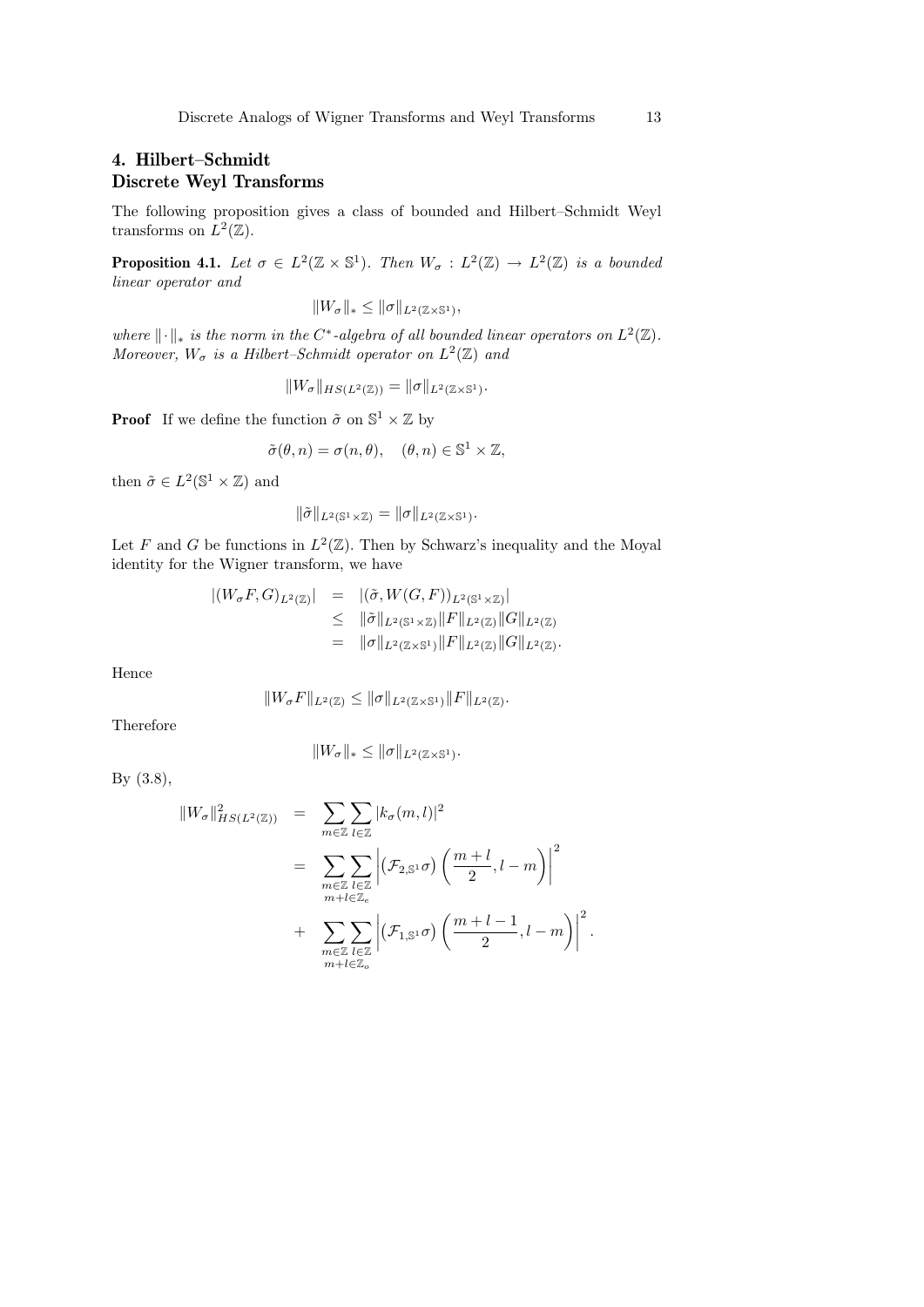By the change of variables and the Parseval identity, we get

$$
||W_{\sigma}||_{HS(L^{2}(\mathbb{Z}))}^{2} = \sum_{k \in \mathbb{Z}} \sum_{n \in \mathbb{Z}} \left| \left( \mathcal{F}_{2,\mathbb{S}^{1}} \sigma \right) (n,k) \right|^{2}
$$
  

$$
= \frac{1}{2\pi} \int_{-\pi}^{\pi} \sum_{n \in \mathbb{Z}} |\sigma(n,\phi)|^{2} d\phi
$$
  

$$
= ||\sigma||_{L^{2}(\mathbb{Z} \times \mathbb{S}^{1})}^{2}.
$$

A Hilbert–Schmidt operator on  $A: L^2(\mathbb{Z}) \to L^2(\mathbb{Z})$  is of the form

$$
(AF)(n) = \sum_{m \in \mathbb{Z}} h(n, m) F(m), \quad F \in L^{2}(\mathbb{Z}),
$$

where h is a function in  $L^2(\mathbb{Z} \times \mathbb{Z})$ . The function h is called the kernel of the Hilbert–Schmidt operator A on  $L^2(\mathbb{Z})$ . The following theorem states that every Hilbert–Schmidt operator on  $L^2(\mathbb{Z})$  is a Weyl transform with symbol in  $L^2(\mathbb{Z}\times\mathbb{S}^1)$ .

**Theorem 4.2.** Let  $A: L^2(\mathbb{Z}) \to L^2(\mathbb{Z})$  be a Hilbert–Schmidt operator. Then there exists a unique symbol  $\sigma$  in  $L^2(\mathbb{Z} \times \mathbb{S}^1)$  such that  $A = W_{\sigma}$ .

**Proof** Let  $h \in L^2(\mathbb{Z} \times \mathbb{Z})$  be such that

$$
(AF)(n) = \sum_{m \in \mathbb{Z}} h(n, m) F(m), \quad F \in L^{2}(\mathbb{Z}).
$$

Then for all  $F, G \in L^2(\mathbb{Z}),$ 

$$
(AF, G)_{L^2(\mathbb{Z})} = \sum_{n \in \mathbb{Z}} \sum_{m \in \mathbb{Z}} h(n, m) F(m) \overline{G(n)}
$$
  
= 
$$
\sum_{n \in \mathbb{Z}} \sum_{m \in \mathbb{Z}} \tilde{h}(m, n) (F \otimes \overline{G}) (m, n)
$$
  
= 
$$
(F \otimes \overline{G}, \overline{\tilde{h}})_{L^2(\mathbb{Z} \times \mathbb{Z})},
$$

where  $\tilde{h}$  is the function in  $L^2(\mathbb{Z} \times \mathbb{Z})$  such that

$$
\tilde{h}(m,n) = h(n,m), \quad (m,n) \in \mathbb{Z} \times \mathbb{Z}.
$$

We define the function  $\sigma$  on  $\mathbb{Z} \times \mathbb{S}^1$  by

$$
\overline{\sigma} = \mathcal{F}_{1,\mathbb{Z}} T \overline{\widetilde{h}}^{\sim},
$$

where  $T: L^2(\mathbb{Z} \times \mathbb{Z}) \to L^2(\mathbb{Z} \times \mathbb{Z})$  is the twisting operator defined earlier. Then  $\tilde{h} = T^{-1} \mathcal{F}_{1, \mathbb{S}^1} \overline{\tilde{\sigma}}$ . Hence we have

$$
(AF, G)_{L^2(\mathbb{Z})} = (F \otimes \overline{G}, T^{-1} \mathcal{F}_{1, \mathbb{S}^1} \overline{\tilde{\sigma}})_{L^2(\mathbb{Z} \times \mathbb{Z})}
$$
  
\n
$$
= (\mathcal{F}_{1, \mathbb{Z}} T(F \otimes \overline{G}), \overline{\tilde{\sigma}})_{L^2(\mathbb{S}^1 \times \mathbb{Z})}
$$
  
\n
$$
= (W(F, G), \overline{\tilde{\sigma}})_{L^2(\mathbb{S}^1 \times \mathbb{Z})}
$$
  
\n
$$
= (W_{\sigma} F, G)_{L^2(\mathbb{Z})}.
$$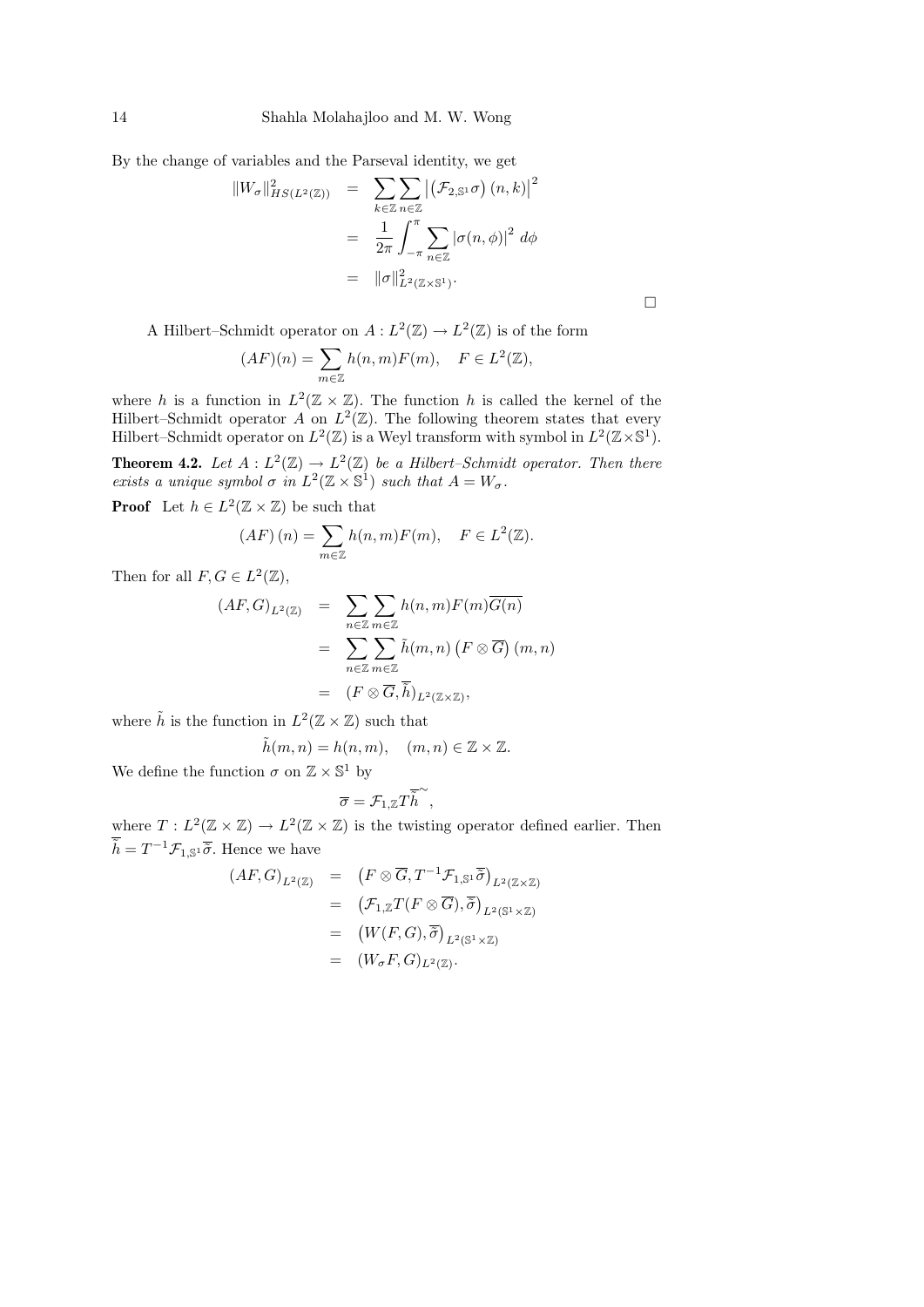### 5. The Weyl Calculus

The following proposition on the adjoint of a discrete Weyl transform on  $L^2(\mathbb{Z})$ follows directly from the definition of the Weyl transform and Proposition 2.4.

**Proposition 5.1.** Let  $\sigma \in L^2(\mathbb{Z} \times \mathbb{S}^1)$ . Then  $W^*_{\sigma} = W_{\overline{\sigma}}$ , where  $W^*_{\sigma} : L^2(\mathbb{Z}) \to L^2(\mathbb{Z})$ is the adjoint of  $W_{\sigma}: L^2(\mathbb{Z}) \to L^2(\mathbb{Z})$ . In particular,  $W_{\sigma}$  is self-adjoint if and only if  $\sigma$  is real-valued.

**Proof** Let  $\sigma \in L^2(\mathbb{Z} \times \mathbb{S}^1)$ . Then

$$
(W_{\sigma}^*F, G)_{L^2(\mathbb{Z})} = (F, W_{\sigma}G)_{L^2(\mathbb{Z})} = \overline{(W_{\sigma}G, F)_{L^2(\mathbb{Z})}}
$$

$$
= \frac{1}{2\pi} \sum_{m \in \mathbb{Z}} \int_{-\pi}^{\pi} \overline{\sigma(m, \phi)W(G, F)(\phi, m)} d\phi.
$$
(5.1)

By Proposition 2.4,

 $\overline{W(G, F)} = W(F, G),$ 

and hence by  $(5.1)$ ,

$$
(W_{\sigma}^*F, G)_{L^2(\mathbb{Z})} = \frac{1}{2\pi} \sum_{m \in \mathbb{Z}} \int_{-\pi}^{\pi} \overline{\sigma}(m, \phi) W(F, G)(\phi, m) d\phi.
$$

So,

$$
(W_\sigma^*F,G)_{L^2(\mathbb{Z})}=(W_{\overline{\sigma}}F,G)_{L^2(\mathbb{Z})}
$$

and the proof is complete.  $\hfill \square$ 

Let  $\sigma \in L^2(\mathbb{Z} \times \mathbb{S}^1)$ . For simplicity, we denote  $\mathcal{F}_{\mathbb{Z} \times \mathbb{S}^1} \sigma$  by  $\widehat{\sigma}$ .

**Lemma 5.2.** Let  $\sigma \in L^2(\mathbb{Z} \times \mathbb{S}^1)$ . Then for all  $F \in L^2(\mathbb{Z})$ ,

$$
(W_{\sigma}F)(m) = \frac{1}{2\pi} \int_{-\pi}^{\pi} \sum_{n \in \mathbb{Z}} \widehat{\sigma}(\theta, n) \left(\rho(n, \theta) F\right)(m) d\theta, \quad m \in \mathbb{Z}.
$$

**Proof** Let F and G be in  $L^2(\mathbb{Z})$ . Then using the adjoint formula,

$$
(W_{\sigma}F, G)_{L^{2}(\mathbb{Z})} = \frac{1}{2\pi} \sum_{m \in \mathbb{Z}} \int_{-\pi}^{\pi} \sigma(m, \phi) W(F, G)(\phi, m) d\phi
$$
  

$$
= \frac{1}{2\pi} \int_{-\pi}^{\pi} \sum_{n \in \mathbb{Z}} \hat{\sigma}(\theta, n) V(F, G)(n, \theta) d\theta
$$
  

$$
= \frac{1}{2\pi} \int_{-\pi}^{\pi} \sum_{n \in \mathbb{Z}} \hat{\sigma}(\theta, n) (\rho(n, \theta) F, G)_{L^{2}(\mathbb{Z})} d\theta
$$
  

$$
= \frac{1}{2\pi} \int_{-\pi}^{\pi} \sum_{n \in \mathbb{Z}} \sum_{m \in \mathbb{Z}} \hat{\sigma}(\theta, n) (\rho(n, \theta) F) (m) \overline{G(m)} d\theta.
$$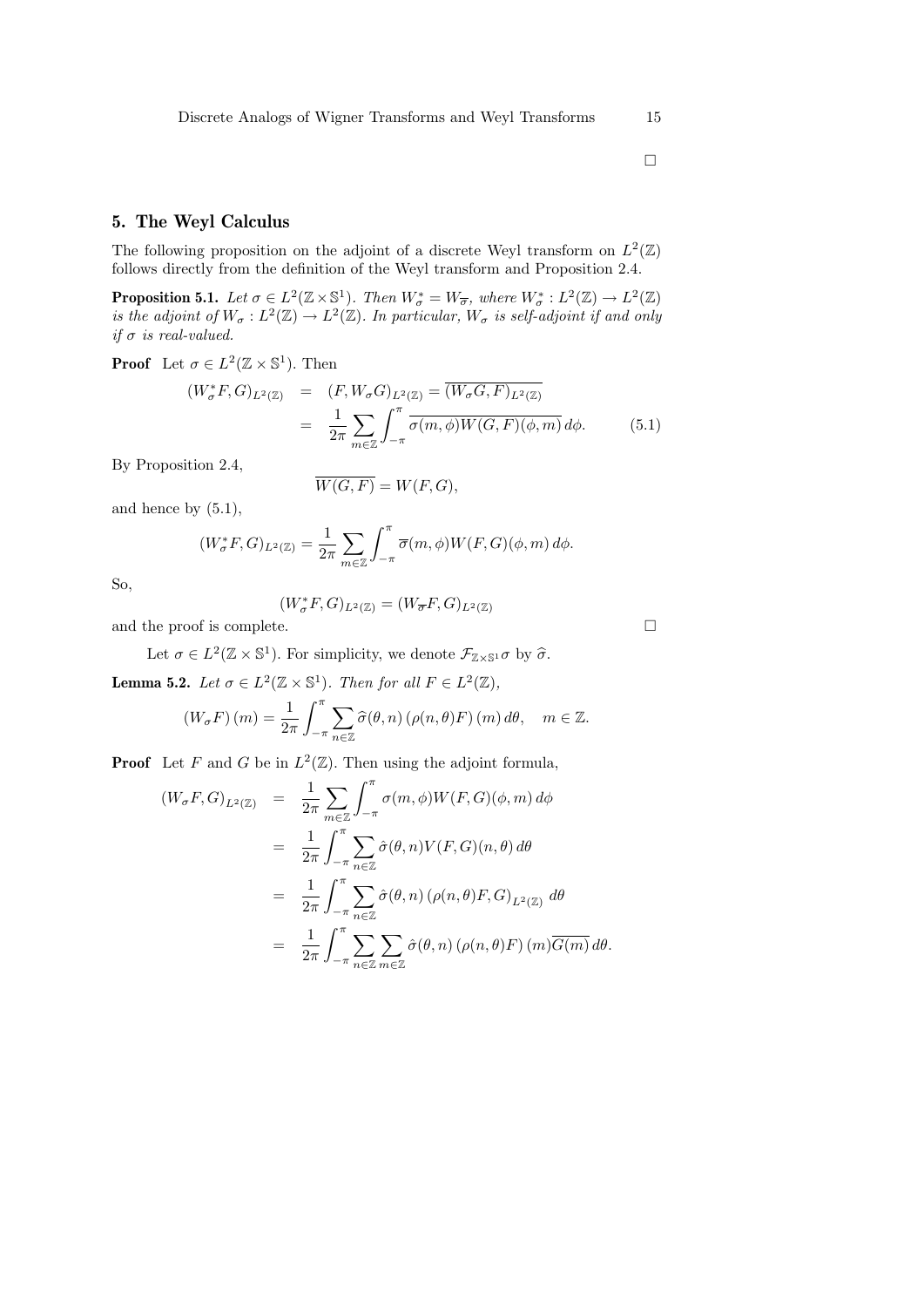Hence

$$
(W_{\sigma}F)(m) = \frac{1}{2\pi} \int_{-\pi}^{\pi} \sum_{n \in \mathbb{Z}} \widehat{\sigma}(\theta, n) \left( \rho(n, \theta) F \right)(m) d\theta, \quad m \in \mathbb{Z}.
$$

 $\Box$ 

**Lemma 5.3.** For all  $(n, \theta)$  and  $(k, \phi)$  in  $\mathbb{Z} \times \mathbb{S}^1$ , we have

$$
\rho(n,\theta)\rho(k,\phi) = e^{i[(n,\theta);(k,\phi)]}\rho(n+k,\theta+\phi),
$$

where

$$
[(n,\theta);(k,\phi)] = \begin{cases} \frac{n}{2}\phi - \frac{k}{2}\theta, & n \in \mathbb{Z}_e, k \in \mathbb{Z}_e, \\ \frac{n-1}{2}\phi - \frac{k+1}{2}\theta, & n \in \mathbb{Z}_o, k \in \mathbb{Z}_o, \\ \frac{n}{2}\phi - \frac{k-1}{2}\theta, & n \in \mathbb{Z}_e, k \in \mathbb{Z}_o, \\ \frac{n+1}{2}\phi - \frac{k}{2}\theta, & n \in \mathbb{Z}_o, k \in \mathbb{Z}_e. \end{cases}
$$

The proof of the lemma is straightforward. Let  $F$  and  $G$  be suitable functions on  $\mathbb{S}^1 \times \mathbb{Z}$ . Then we define the twisted convolution  $F \otimes G$  of F and G to be the function on  $\mathbb{S}^1 \times \mathbb{Z}$  by

$$
(F \circledast G) (\gamma, l)
$$
  
=  $\frac{1}{2\pi} \int_{-\pi}^{\pi} \sum_{k \in \mathbb{Z}} e^{i[(l-k, \gamma-\phi); (k,\phi)]} F(\gamma-\phi, l-k) G(\phi, k) d\phi, \quad (\gamma, l) \in \mathbb{S}^1 \times \mathbb{Z}.$ 

Let  $\sigma \in L^2(\mathbb{Z} \times \mathbb{S}^1)$ . The following theorem guarantees that the product of two Weyl transforms is still a Weyl transform.

**Theorem 5.4.** Let  $\sigma$  and  $\tau$  be symbols in  $L^2(\mathbb{Z} \times \mathbb{S}^1)$ . Then

 $W_{\sigma}W_{\tau}=W_{\omega},$ 

where

$$
\hat{\omega} = \hat{\sigma} \circledast \hat{\tau}.
$$

**Proof** Let  $F \in L^2(\mathbb{Z})$ . Then for all  $m \in \mathbb{Z}$ , we get by Lemma 5.2

$$
(W_{\sigma}W_{\tau}F)(m)
$$
  
=  $\frac{1}{2\pi} \int_{-\pi}^{\pi} \sum_{n \in \mathbb{Z}} \hat{\sigma}(\theta, n) (\rho(n, \theta)W_{\tau}F)(m) d\theta$   
=  $\frac{1}{(2\pi)^2} \int_{-\pi}^{\pi} \sum_{n \in \mathbb{Z}} \int_{-\pi}^{\pi} \sum_{k \in \mathbb{Z}} \hat{\sigma}(\theta, n) \hat{\tau}(\phi, k) (\rho(n, \theta)\rho(k, \phi)F)(m) d\phi d\theta.$ 

Now, by Lemma 5.3, we have

$$
\begin{split} \left(W_{\sigma}W_{\tau}F\right)(m) \\ &= \frac{1}{(2\pi)^2} \int_{-\pi}^{\pi} \sum_{n\in\mathbb{Z}} \int_{-\pi}^{\pi} \sum_{k\in\mathbb{Z}} \widehat{\sigma}(\theta,n)\widehat{\tau}(\phi,k)e^{i[(n,\theta);(k,\phi)]} \times \\ \left(\rho(n+k,\theta+\phi)F\right)(m)\,d\phi\,d\theta. \end{split}
$$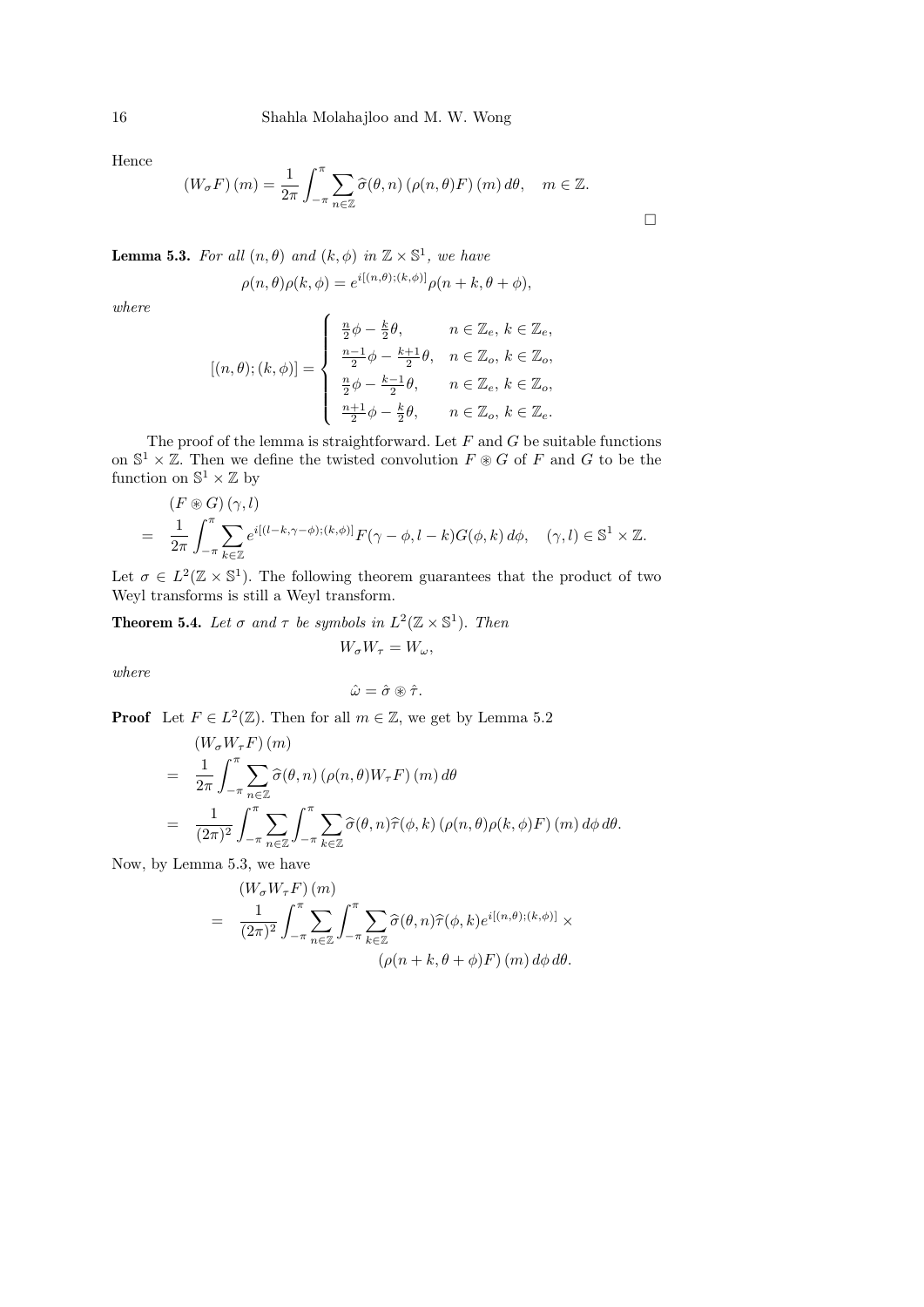Let  $l = n + k$  and  $\gamma = \theta + \phi$ . Then we get

$$
(W_{\sigma}W_{\tau}F)(m)
$$
  
= 
$$
\frac{1}{(2\pi)^2} \int_{-\pi}^{\pi} \sum_{l \in \mathbb{Z}} \int_{-\pi}^{\pi} \sum_{k \in \mathbb{Z}} \widehat{\sigma}(\gamma - \phi, l - k) \widehat{\tau}(\phi, k) e^{i[(l - k, \gamma - \phi); (k, \phi)]} \times
$$
  

$$
(\rho(l, \gamma)F)(m) d\phi d\gamma.
$$

Let  $\omega \in L^2(\mathbb{Z} \times \mathbb{S}^1)$  be such that

$$
\hat{\omega} = \hat{\sigma} \circledast \hat{\tau}.
$$

Then

$$
(W_{\sigma}W_{\tau}F)(m) = \frac{1}{2\pi} \int_{-\pi}^{\pi} \sum_{l \in \mathbb{Z}} \hat{\omega}(\gamma, l) (\rho(l, \gamma)F)(m) d\gamma = (W_{\omega}F)(m)
$$
  
for all  $m \in \mathbb{Z}$ .

As an application of the product formula, we give a characterization of trace class discrete Weyl transforms. It is an analog for the discrete Weyl transform of the characterization of trace class Weyl transforms on  $\mathbb{R}^n$  in [14]. Let W be the set defined by

$$
W = \left\{ \mathcal{F}_{\mathbb{S}^1 \times \mathbb{Z}} (\hat{\sigma} \circledast \hat{\tau}) : \sigma, \tau \in L^2(\mathbb{Z} \times \mathbb{S}^1) \right\}.
$$

Let  $S_1(L^2(\mathbb{Z}))$  be the space of all trace class operators on  $L^2(\mathbb{Z})$ . The following theorem gives a characterization of trace class discrete Weyl transforms on  $L^2(\mathbb{Z})$ .

**Theorem 5.5.** Let  $\sigma \in L^2(\mathbb{Z} \times \mathbb{S}^1)$ . Then  $W_{\sigma} : L^2(\mathbb{Z}) \to L^2(\mathbb{Z})$  is in  $S_1(L^2(\mathbb{Z}))$  is and only if  $\sigma \in W$ . Moreover, if  $\sigma = \mathcal{F}_{\mathbb{S}^1 \times \mathbb{Z}}(\hat{\alpha} \otimes \hat{\beta})$  with  $\alpha$  and  $\beta$  in  $L^2(\mathbb{Z} \times \mathbb{S}^1)$ , then

 $||W_{\sigma}||_{S_1(L^2(\mathbb{Z}))} \leq ||\alpha||_{L^2(\mathbb{Z}\times\mathbb{S}^1)} ||\beta||_{L^2(\mathbb{Z}\times\mathbb{S}^1)}.$ 

**Proof** First we assume that  $\sigma \in W$ . Then

$$
\sigma = \mathcal{F}_{\mathbb{S}^1 \times \mathbb{Z}}(\hat{\alpha} \circledast \hat{\beta})
$$

for some  $\alpha$  and  $\beta$  in  $L^2(\mathbb{Z} \times \mathbb{S}^1)$ . By Theorem 5.4,

$$
W_{\sigma} = W_{\alpha} W_{\beta}.
$$

Moreover, by Proposition 4.1,  $W_{\alpha}$  and  $W_{\beta}$  are Hilbert–Schmidt operators. Hence  $W_{\sigma}$  is the product of two Hilbert–Schmidt operators on  $L^2(\mathbb{Z})$  and therefore is in  $S_1(L^2(\mathbb{Z}))$ . Conversely, assume that  $W_{\sigma} \in S_1(L^2(\mathbb{Z}))$ . Then  $W_{\sigma}$  is the product of two Hilbert–Schmidt operators on  $L^2(\mathbb{Z})$ . Hence by Theorem 4.2, there exist symbols  $\alpha$  and  $\beta$  in  $L^2(\mathbb{Z} \times \mathbb{S}^1)$  such that

$$
W_{\sigma} = W_{\alpha} W_{\beta}.
$$

So, by Theorem 5.4,  $\sigma \in W$ .

$$
\qquad \qquad \Box
$$